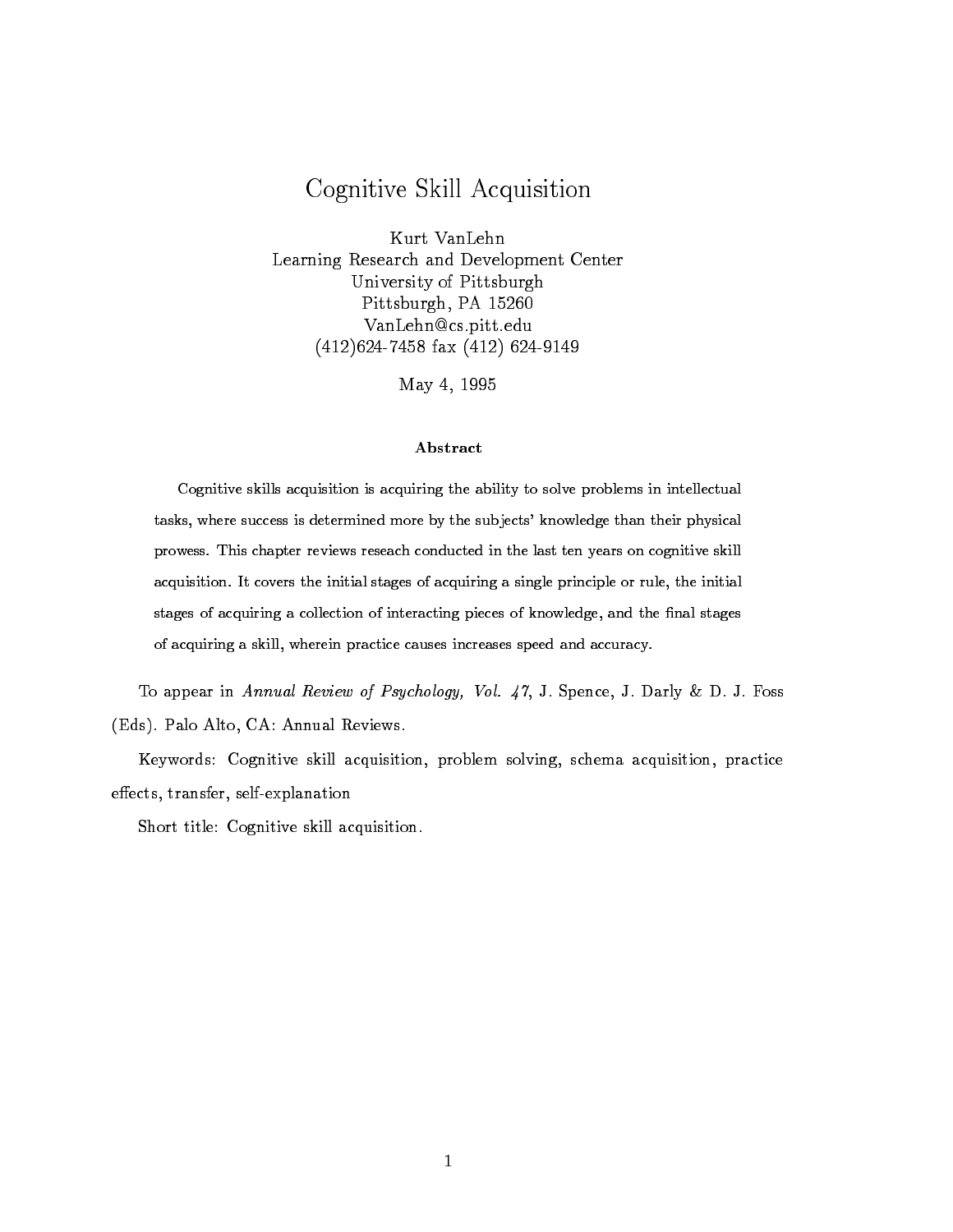# Contents

| $\mathbf 1$ | Introduction                                         |                                                              | 3  |
|-------------|------------------------------------------------------|--------------------------------------------------------------|----|
|             | 1.1                                                  |                                                              | 3  |
|             | 1.2                                                  | A framework for reviewing cognitive skill acquisition        | 5  |
| $\bf{2}$    |                                                      | The intermediate phase: Learning a single principle          | 6  |
|             | 2.1                                                  |                                                              | 7  |
|             | 2.2                                                  |                                                              | 9  |
|             | 2.3                                                  |                                                              | 10 |
|             | 2.4                                                  |                                                              | 10 |
|             | 2.5                                                  |                                                              | 11 |
|             | 2.6                                                  |                                                              | 12 |
| 3           | The intermediate phase: Learning multiple principles |                                                              | 12 |
|             | 3.1                                                  |                                                              | 13 |
|             | 3.2                                                  |                                                              | 14 |
|             | 3.3                                                  |                                                              | 17 |
|             | 3.4                                                  | Learning from a computer tutor                               | 21 |
| 4           |                                                      | The final phase: practice effects                            | 24 |
|             | 4.1                                                  | The power law of practice and other general effects $\ldots$ | 24 |
|             | 4.2                                                  | Replacing mental calculations by memory retrieval            | 25 |
|             | 4.3                                                  |                                                              | 26 |
|             | 4.4                                                  |                                                              | 29 |
| 5           |                                                      | The frontiers of cognitive skill acquisition research        | 29 |
| 6           |                                                      | Acknowledgements                                             | 31 |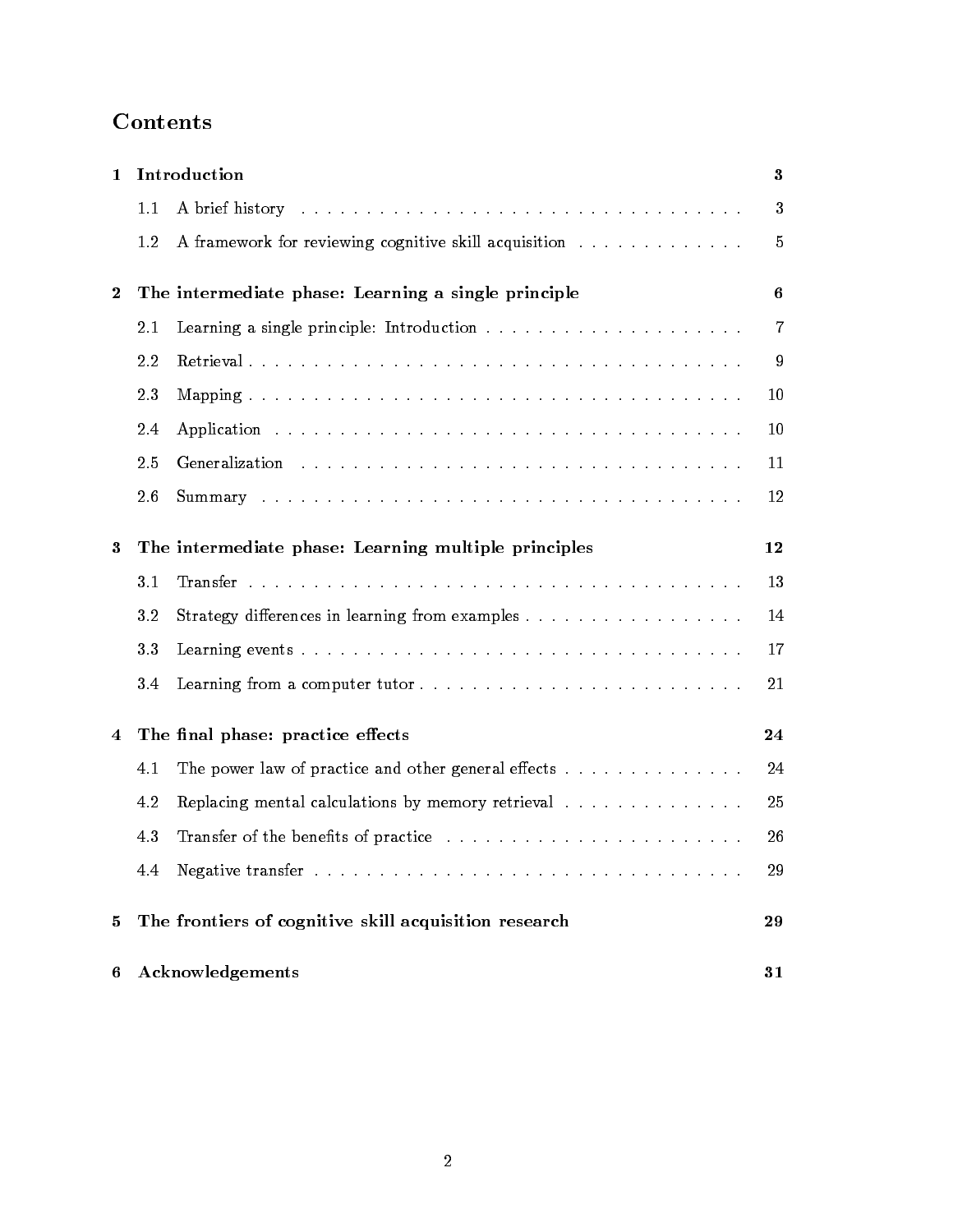### Introduction  $\mathbf{1}$

Cognitive skills acquisition is acquiring the ability to solve problems in intellectual taskswhere success is determined more by the subjects' knowledge than their physical prowess. Frequently studied tasks include solving algebraic equations and word problems- college physics problem solving- compatts programming- medical diagnosis and electronic trou bleshooting. Researchers in cognitive skill acquisition study how people learn to accomplish such complex- knowledge intensive tasks and how they become experts in their elds

#### $1.1$ A brief history

Cognitive skill acquisition has its historical roots in the study of problem solving. Research on problem solving began early in this century by studying what makes problems difficult to state is the second to study and the process of solving the process of solving the process of solving the p a problem. Subjects solved multistep puzzles while explaining their reasoning aloud. Transcriptions of their commentaries- called verbal protocols- provided the empirical foundations for developing computational models of problem solving Newell and Simon  intro adities most is the importance theoretical concepts-, including problems- problem spacesand production systems

Because problem solving research emphasized the process of moving from one intermedi att state to another until one nally arrived at a solution-preferred preferred to use tasks where most intermediate states with physical states In the Tower of Hanoi-Jose Indianally the subjects try to move a pyramidal stack of disks from one peg to another by moving one disk at a time subject to certain restrictions. Solving the puzzle requires many physical movements of disks and thus exposes the subjects' intermediate states. Problems that are solved with a single physical action were seldom studied by problem solving researchers

During the s- two related elds developed Decision making studied people mak ing a choice under uncertainty- and reasoning studied people drawing a conclusion from a combination of mental inferences In a sense-, inference in a second solving  $\sim$ However- perhaps because most of their intermediate states are mental and not physicaltheir methodological and theoretical concerns have remained distinct from those of problem solving.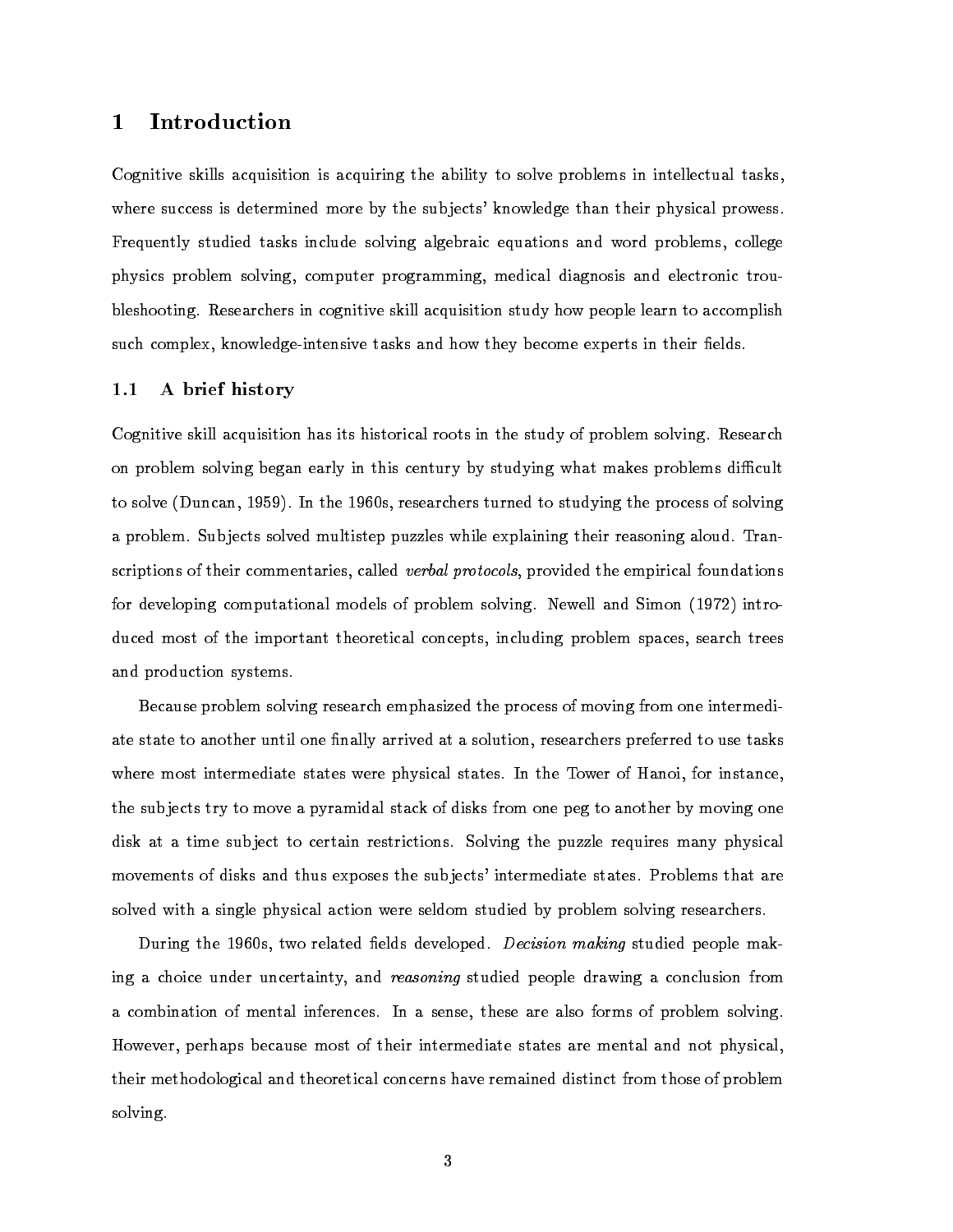In the s- problem solving researchers became interested in how sub jects solved prob lems that required much more knowledge than the simple puzzle problems that were used in s the studied problems in chess-in-computer problems in chess-in-computer problems in chess-in-computer problem medical diagnosis and many other fields. Whereas one could tell a subject everything they needed to know to solve a puzzle in a few minutes- solution of even an easy problem in a knowledge-rich task domain required many of hours of preparatory training.

The exploration of knowledge-rich problem solving began by contrasting the performance of experts and novices For instance- one robust nding is that experts can sort problems into categories according to features of their solutions- while novices can only sort problems using features of the problem statement itself. As discussed by Ericsson & Lehmann (this volume- this and many other the ndings can be explained by assuming that whenever mental planning of solutions is possible eg- because all the information required to solve problems is present in the initial state-planets typically develop the ability to planet solutions in memory. This often requires the ability to envision sequences of intermediate states- so experts develop impressive mneumonic powers- but only for intermediate states that they typically encounter

In the s- many researchers turned to studying how people acquired expertise At tention initially focused on the role of practice in the development of expertise. Phenomena that were often found with motor ships- and the identical practice and the identical of practice and the identity elements model of transfer- were found with cognitive skills as well Most of the recent work has focussed on the role of instruction during the early stages of skill acquisitionin particular- on the role of examples In this literature- an example is a problem whose solution is given to the student- along with the solutions derivation Examples appear to play a central role in the early phases of cognitive skill acquisition

Because reviews of the early days of problem solving and cognitive skill acquisition are available van Lehn- in die van die deur die deur die experience van die van die van die van die van die va over this volume and instruction considerations and instructional considerations of the second consideration of will focus exclusively will focus exclusively on recent will focus exclusively on recent will focus exclusively on recent will focus exclusively on recent will be a series of the contract of the contract of the contract of acquisition. Because there is much material to cover and simply listing the major findings wo make it impossible to assimilate them all-them all-them all-them all-them provided to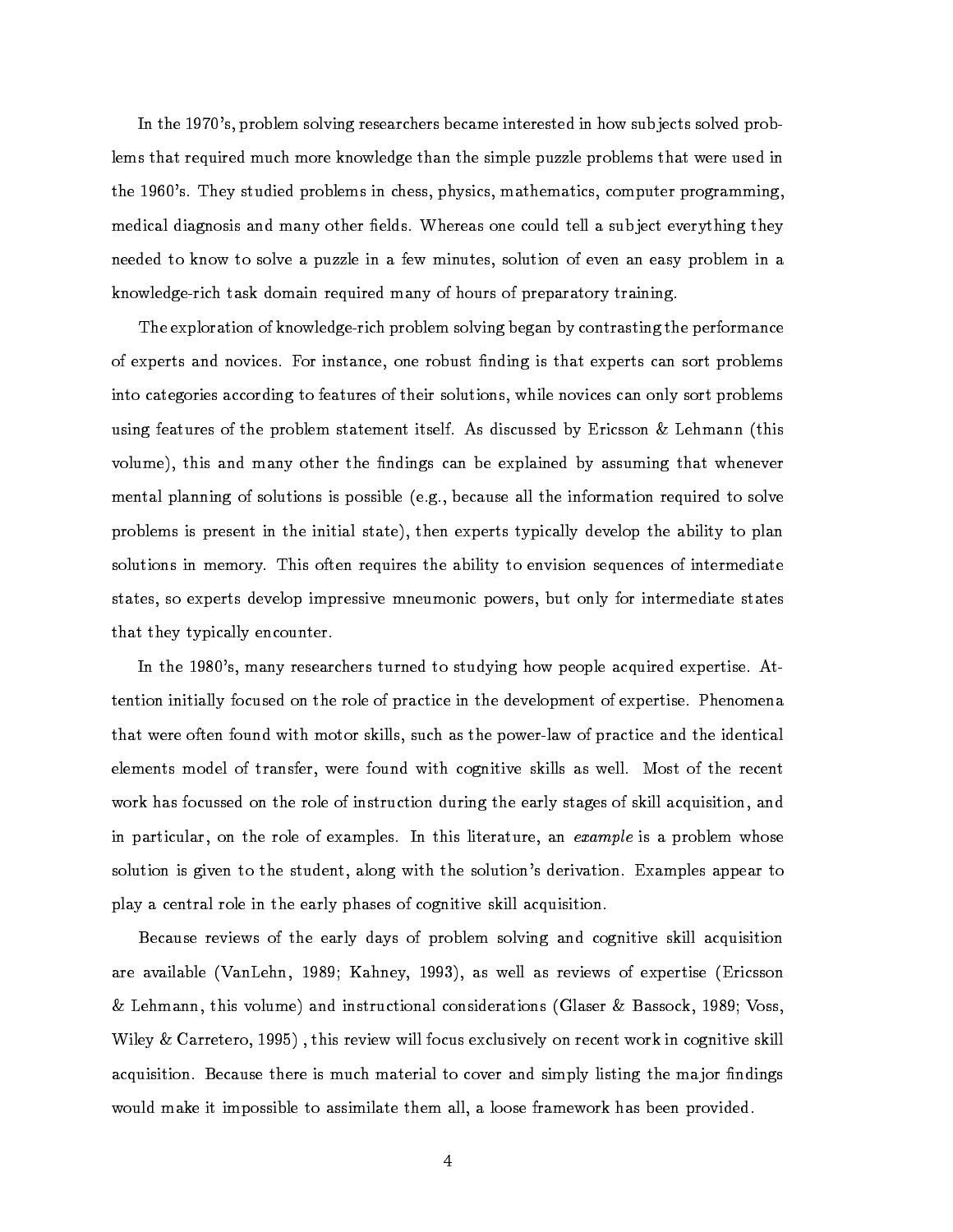#### $1.2$ A framework for reviewing cognitive skill acquisition

Fitts distinguished three phases of motor skill acquisition His early- intermediate and *late* phases also aptly describe the course of cognitive skill acquisition.

During the early phase- the sub ject is trying to understand the domain knowledge with yet trying to apply it This phase is dominated by reading-to-dominated by reading-to-dominated by readinggeneral-purpose information acquisition activities that lie outside the scope of this review. Most investigations of cognitive skill acquisition do not collect observations during the early phase

The intermediate phase begins when students turn their attention to solving problems Before they begin solving problems themselves- they often study a few problems that have already been solved (called *examples* henceforth). Examples may be printed in a textbook or be presented live by a teacher As they solve problems- students may refer back to the the teacher for  $\mathbf{r}$  and  $\mathbf{r}$  are primary for solving primary for solving problems This on solving problems This contribution of  $\mathbf{r}$ dierentiates the intermediates phase is the the early phase-ty control primary focus is on the studying expository instructional material

When sub jects start the intermediate phase- they have some relevant knowledge for solving problems but certainly not all of it. They also may have acquired some misunderstandings Thus- the rst order of business is to correct these aws in the domain knowledge For lack of a better word- aw will be used subsequently to stand both for missing knowledge and incorrect knowledge.) The second order of business is to acquire heuristic- experiential knowledge that expedites problem solving

Eventually- students remove all the aws in their knowledge and can solve problems without conceptual errors- although they may still make unintended errors- although they may still make unintended e man-  This capability signals the end of the intermediate phase and the beginning of the late phases in study the late phase, continue to improve in speed and accuracy as they practice even though their understanding of the domain and their basic approach to solving problems does not change. Practice effects and transfer are the main research issues here

This 3-phase chronology is an idealization. The boundaries between phases are not as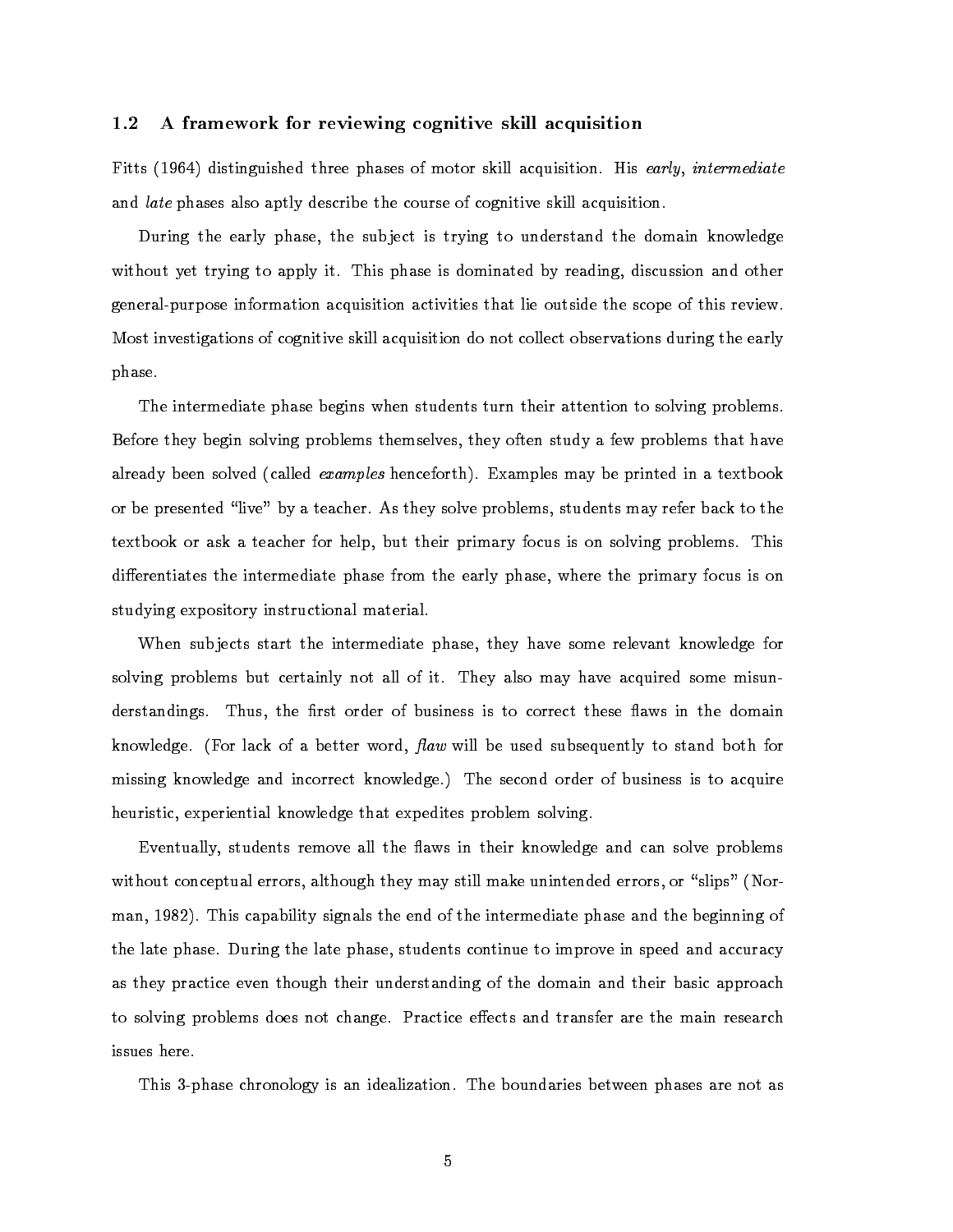sharp as the description above would lead one to believe Moreover- instruction on a cog nitive skill is divided into courses- topics- chapters and sections Students are introduced to a component of the skill- given substantial practice with it- then moved on to the next component time-phase any given time-phase may be in the late phase with respect to some components of their skill- with respect to other phases with respect to other components in changes less- it is useful to make the phase distinction- because dierent empirical phenomena characterize each phase

This review covers the intermediate and nal phases However- much more work has been done on the intermediate phase than the nal phase- so the review of intermediate phase research is split into two parts. The first part covers studies where students learned only a single principle These studies focussed on the basic processes of assimilating a new principles, contributing it from methods, and applying problem solving-solving-property it The second the second part covers studies where students learn many principles. Following this two-part discussion of the intermediate phase is a section on the late phase

## 2 The intermediate phase: Learning a single principle

Before beginning the discussion of learning a single principle- some general remarks about the intermediate phase are necessary

Perhaps the most ubiquitous finding of the intermediate phase is the importance of examples. Studies of students in a variety of instructional situations have found that students prefer referring from examples thanks from other from other forms of instruction equations of instruction equation dixon-benzon-benzon-benzon-benzon-benzon-benzon-benzon-benzon-benzon-benzon-benzon-benzon-benzon-benzon-benzo examples than from solving the same problems themselves Cooper Sweller- Carrolla *year program in algebra was completed in a*lgebra was completed in algebra who only studied in examples and solved problems without lectures or other direct instruction (Zhu & Simon, Because of the importance of examples- most research on the intermediate phase has used instructional material where examples are prominent Sometimes- the instruction consists the considered and students must infer the general principles themselves the

Most research has studied students solving problems alone. There is some research on learning from a tutor- which is covered at the end of the intermediate phase section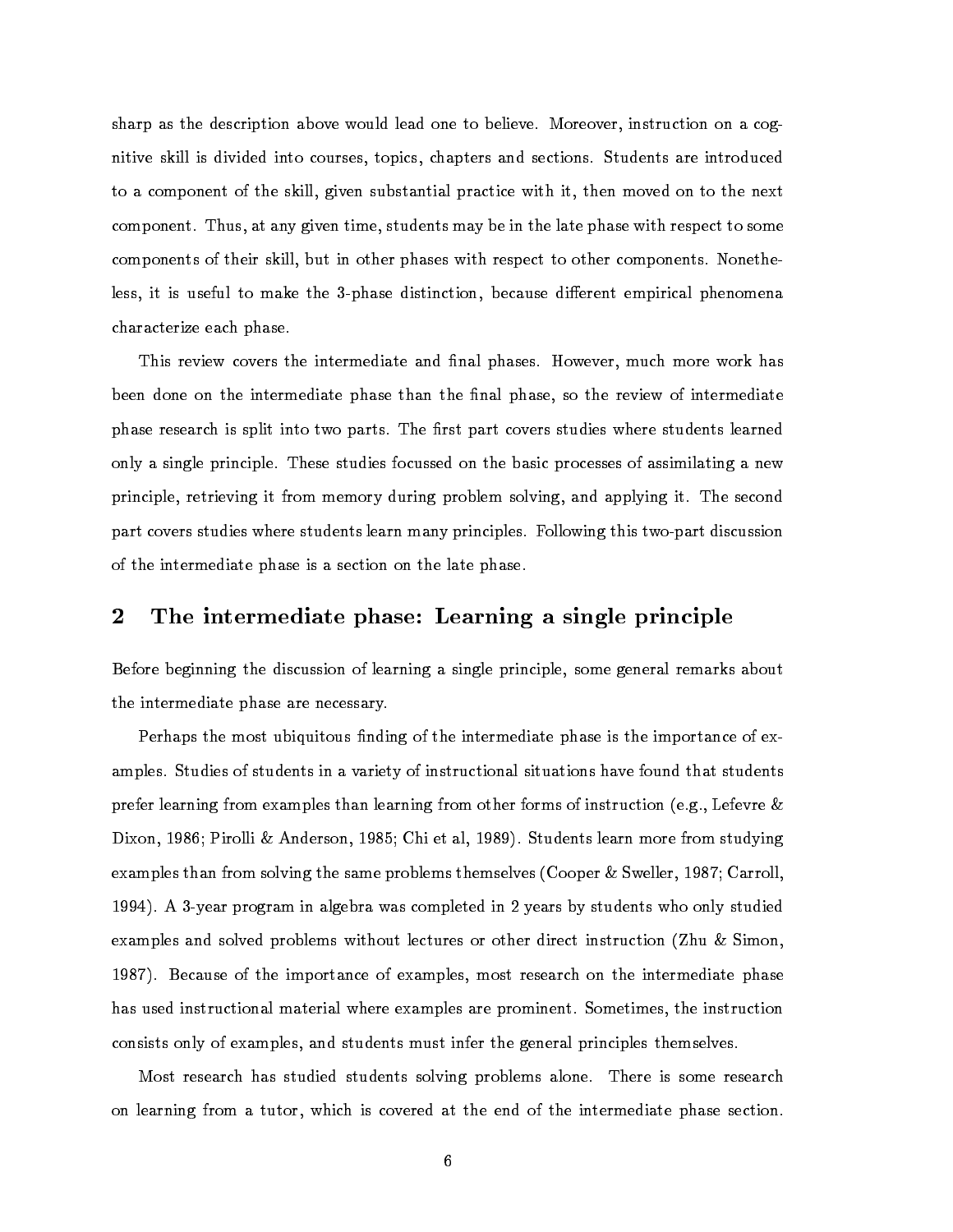Learning by solving problems in small groups has not yet been studied much by cognitive skill acquisition researchers

#### $2.1$ Learning a single principle: Introduction

As mentioned earlier- much work on the intermediate phase has concentrated on learning material that is about the size of a single principle- where a principle is the sort of thing that a textbook states in a colored box and discusses for several pages Often the instruction includes an example illustrating the application of the principle Table shows an exampletaken from Catrambone - illustrating an elementary probability principle that is often used in cognitive skill acquisition research Knowledge of the principle includes not only enc permutation formula, sure who the meaning of the surestes so what I what the million of problems this formula applies to. The convergence-of-forces idea used to solve Duncker's famous X-ray problem is another commonly used principle. One can generally teach a sub ject a rudimentary version of a principle in an hour or less- in contrast to teaching a rudimentary version of a which might take days or months or months or months or months or months or months or m

all the disputations to be discussed have a similar format Subscription and trained- the trainedby studying a booklet The training material almost always includes examples- and may consist the training the training and sometimes after the training after a distribution task-  $\mu$  the t subjects are given problems to solve. The problems can be easily solved using the principle but are difficult to solve without it.

When the training consists only of examples- then solving the test problems is sometimes called *analogical problem solving* because it involves finding an analogy (correspondence) between the example and the problem

Although learning a principle consists of early- intermediate and late phases- these ex periments focus exclusively on the intermediate phase Students are not given enough practice to enter the late phase The early phase in these experiments consists of studying the books in other instructions are rarely many collected during this collected during this phase

The intermediate phase consists of trying to solve problems by applying the new prin cipie; consistent or both Applying a principle or example consistent of retrieving it, placing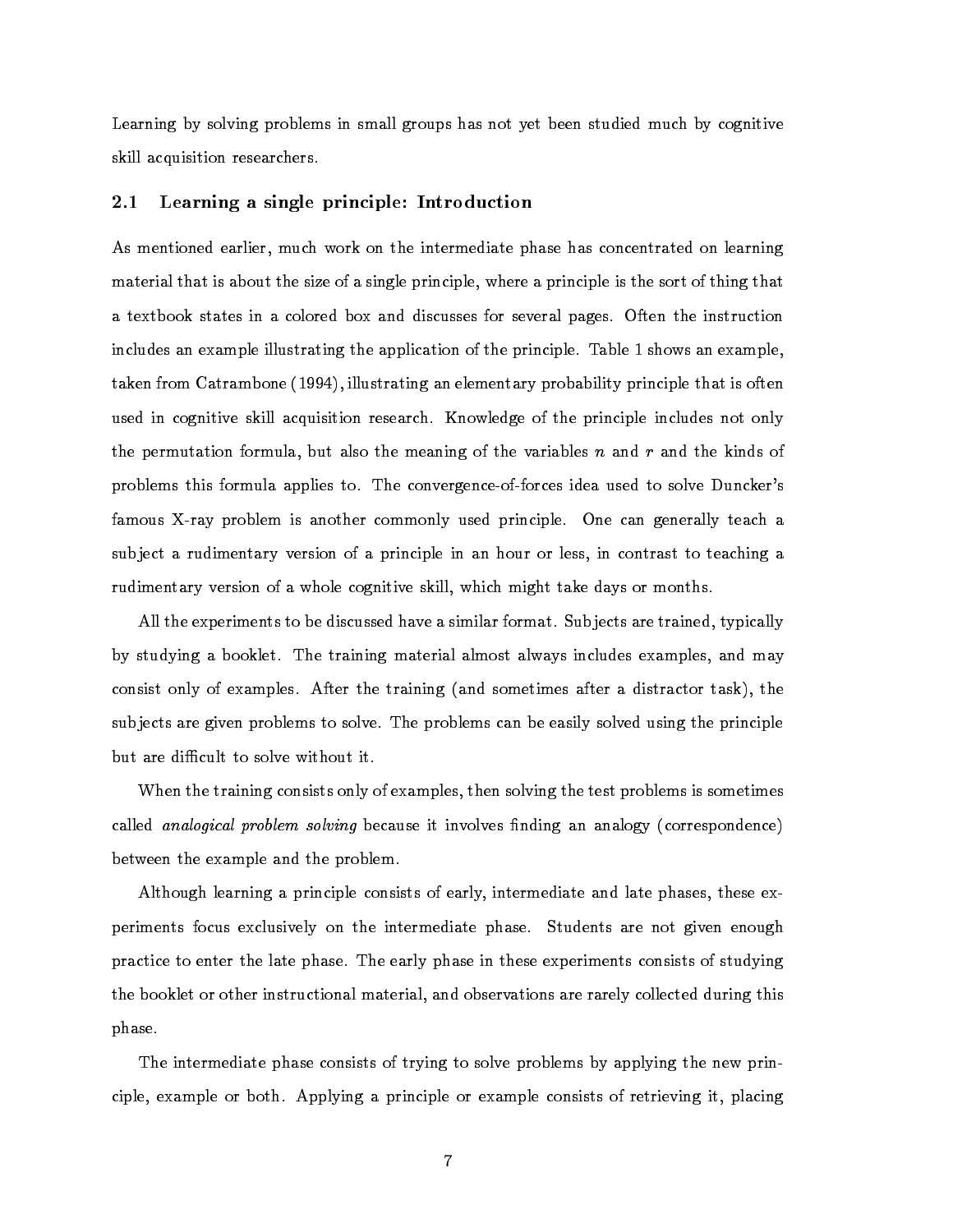Table An example solved with the permutation principle

Problem: The supply department at IBM has to make sure that scientists get computers. Today- they have IBM computers and IBM scientists requesting computers The scientists randomly choose their computer- but do so in alphabetical order What is the probability that the rest is continued alphabetically will get the lowest-lowest-continued in third lowest series series and their computers-computers-computers-computers-computers-computers-computers-computers-

Solution: The equation needed for this problem is

$$
\frac{1}{n*(n-1)*\ldots*(n-r+1)}.
$$

This equation allows one to determine the probability of the above outcome occurring. In this problem, it are not the number of computers the number of computers the state of available to be chosen while the 3 represents the number of choices that are being focused on in this problem. The equation divides the number of ways the desired outcome could occur by the number of possible outcomes So-into the equation- into the equation- into the equationthat the overall probability is

$$
\frac{1}{11*10*9} = \frac{1}{990}
$$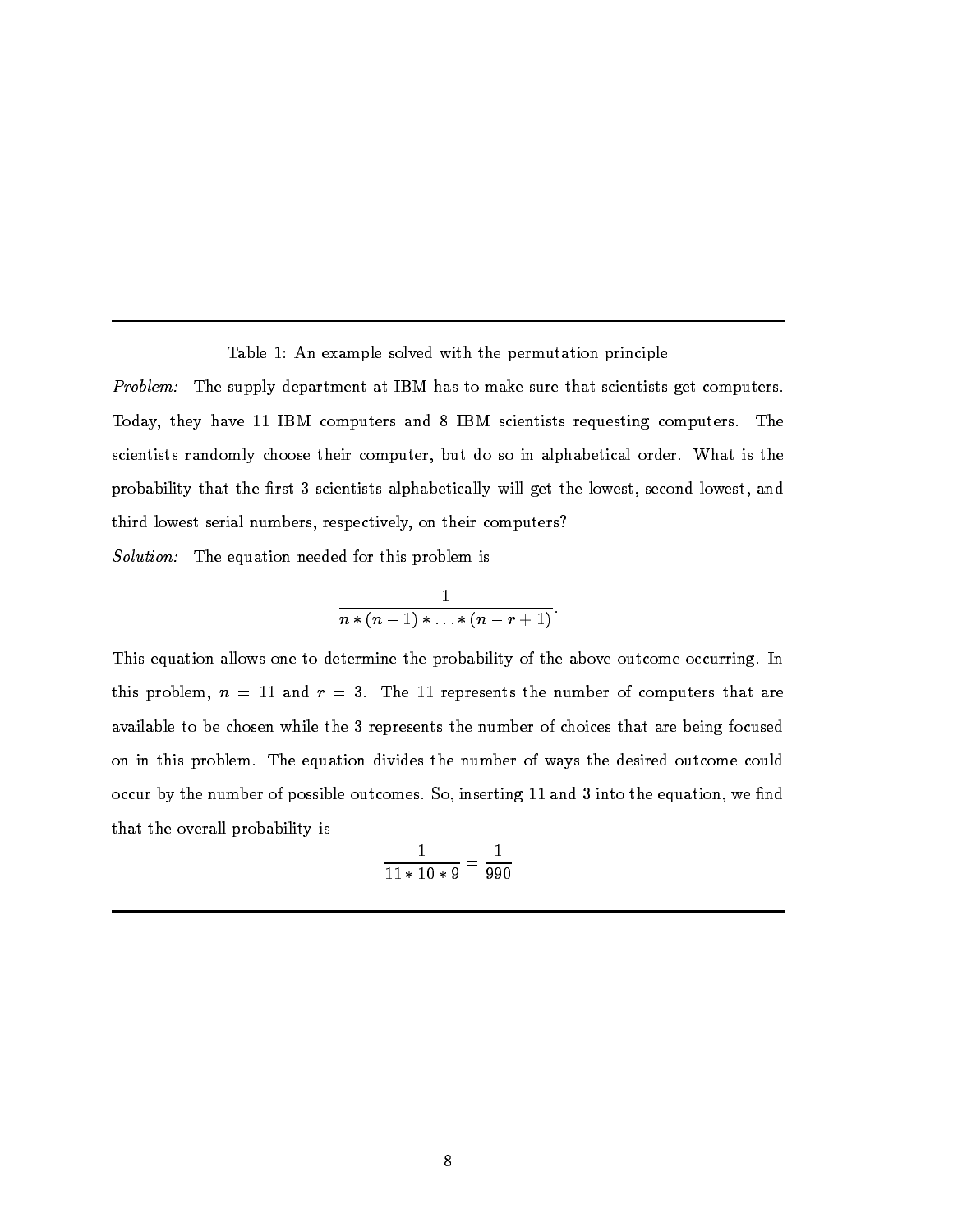its parts into correspondence with parts of the problem eggs of the case of the permuta twitch principle, welling where when  $\alpha$  when and drawing inferences wolld information. and its solution on the basis of the problem's correspondence with the principle or example after applying the principle or example, and please may generally it Each of these processes retrieved mapping, application and generalization and and material control turn

#### $2.2\,$ Retrieval

There appear to be two kinds of retrieval: spontaneous and deliberate. Deliberate retrieval often occurs after sub jects are given a hint eg- The examples you studied earlier will help you solve this problem- or when the experiment simulates an instructional situation where students expect earlier material to be relevant to solving problems (Brown  $\&$  Kane, site produces as it is more commonly that it is more commonly as it is more as it is more that it is a common experimenter hides the relationship between the training and testing phases of the experi ment typically by telling students that they are two dierent experiments- and yet sub jects nonetheless notice that the training is relevant to solving the problem. This experimental paradigm explores why education so often creates inert knowledge- which students can recall when given explicit cues but fail to apply outside the classroom (Bransford et al, ------

A strong but obvious effect is that deliberate retrieval is vastly more successful than reminding. Many more subjects can retrieve a principle or example after a hint than before a hint ega hint ega hint e bro-hint e bro-hint e bro-hint e bro-hint e bro-hint e bro-hint e bro-hint e bro-hi

when reminding does occur-, it collects by supplies by subsets between the collection of  $\mathcal{L}_{\mathcal{A}}$ problem and a training example equal confidence of critical critical critical critical critical critical Ross- - - For instance- sub jects are likely to be reminded of the IBM example Table more by a problem that mentions Microsoft programmers designing computer software than by the car mechanics problem of Table 2 even though the car mechanics problem has same mathematical structure as the IBM example. Subjects can be reminded by structural similarities- but only when the training emphasizes the underlying structure to the examples, how the test problems are reworded to emphasize their deep structure Catrambone Holyoak-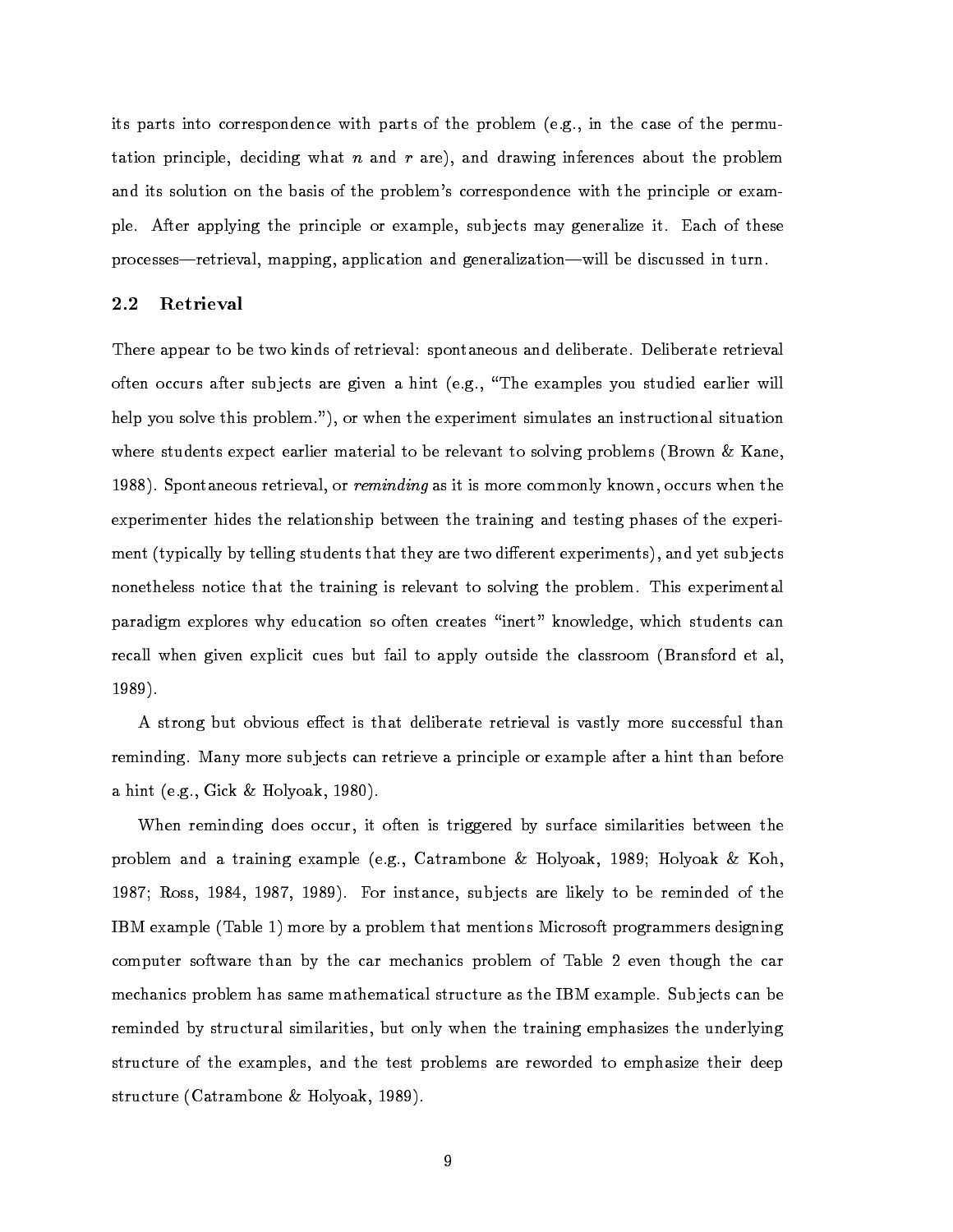Table  A problem with the same deep structure as the IBM problem Southside High School has a vocation car mechanics class in which students repair cars One day there are students and cars requiring repairs The cars are assigned to students in order of the severity of their damages (the car in the worst shape goes first), but the student to work on the car is randomly chosen. What is the probability that the 6 cars in the worst shape are worked on by the students with the highest grades- in order of their grades ie- the student with the highest grade working on the worst car- etc

Although supercial reminding seems to be the population norm- it is less common among students with high mathematics SIT scores (I) scores in the product in the product  $\mu$ articularly instructions-contracted particularly in instructions-contracted by the collection  $\eta$  articles in structural similarity Faries Reiser-

#### 2.3 Mapping

The mapping process puts parts of the principle or example into correspondence with parts of the problem For instance- in order to use the example of Table as a model for solving which problem- sub jects must name corrected by must require requires must no jects corresponding to the IBM scientists and computers

Sub jects are easily misled by surface similarities into using the wrong correspondence mapping For instance- Ross found that most sub jects solved the problem of Table 2 by pairing mechanics with IBM scientists and cars with computers. This matches the supercial characteristics of the ob jects- but it produces an incorrect solution to the problem

#### 2.4 Application

In some cases- sub jects have almost nished solving the problem after they have put the principle or example into correspondence with the problem For instance- once sub jects have mapped the car mechanics problem to the IBM example- the only remaining tasks are substituting to for  $\alpha$  and  $\beta$  for  $\alpha$  in the permutation formula and doing the arithmetic  $\alpha$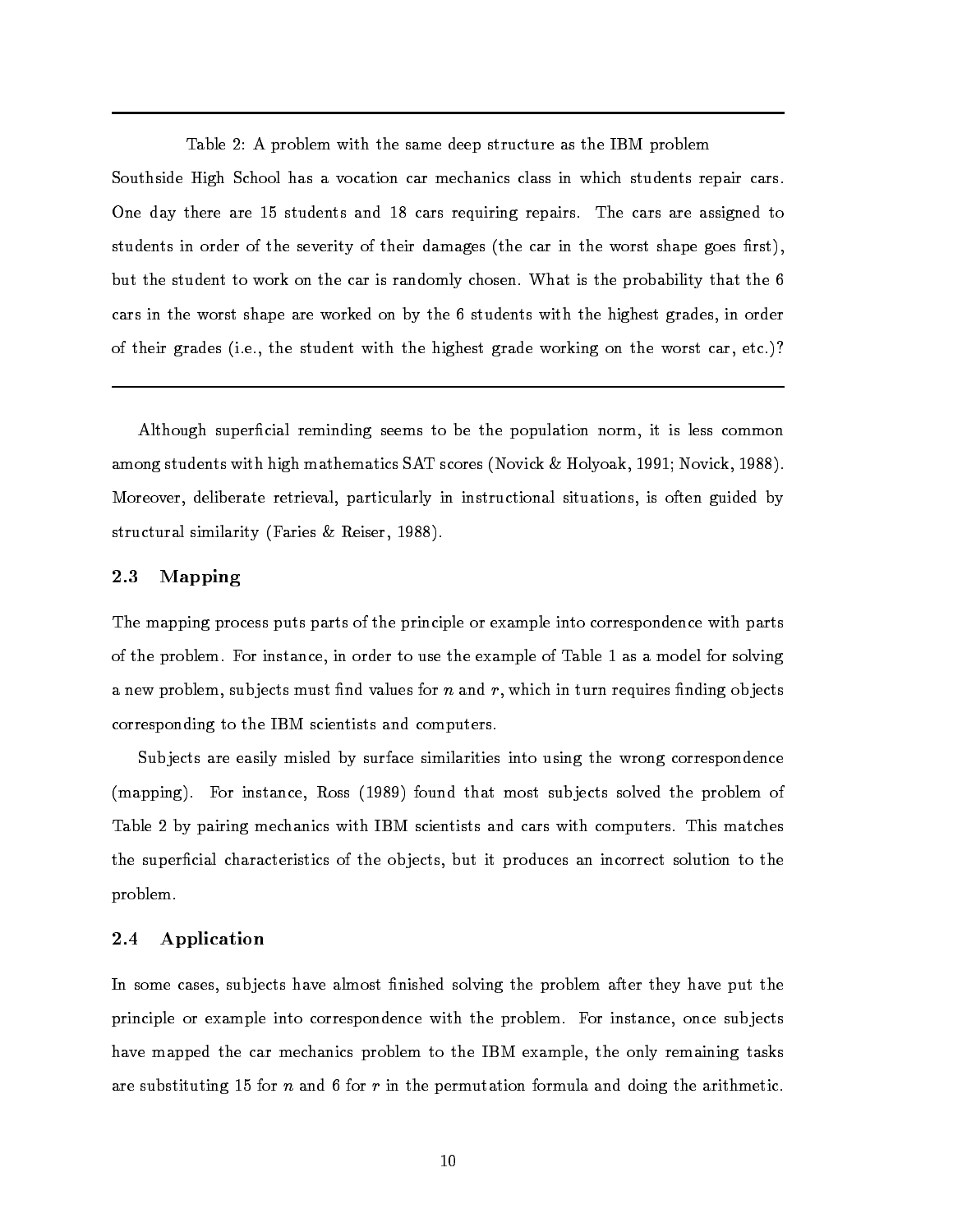However- applying the principle or example can be much more involved Novick Holyoak-...., sub instance, where we instance is complexed was press an example is a strong of the complex times when solving a problem equations are a problem as a problem of the solving and solving a problem and the and in the to use a variety of strategies for the strategies for the context of the strategies for the strategies refer to the example and to attempt the next step without help VanLehn-VanLehn-Van

### 2.5 Generalization

Problems and examples contain information that is not causally or logically related to their solution In the IBM example- the nature of the particular ob jects being chosen IBM computers) is irrelevant. Such information comprises the surface features mentioned earlier. as discussed above, can play and mapping a strong role in retrieval and mapping Their Theory role in application has not yet been established- but is likely to be strong as well

Generalization is the process of modifying one's understanding of an example or principle in suchaway that surface information does not play a role in retrieval- mapping and application Generalization allows one to apply the principle or example to more problems

A variety of instructional methods for encouraging generalization have been tried. Gick, Holyoak and others have found that simply augmenting the example with an explanation of the principle behind it provided little generalization Using two examples was also in effective. What does work is using two examples and some sort of "highlighting device" that encourages subjects to compare the examples and find their common structure (Gick Holyoak- Catrambone Holyoak- Ross Kennedy- Cummins-  Generalization causes sub jects to be reminded of examples by structural features instead of , and to be formed the food less during mapping by surface features for the food of the food of the food of th

These results strongly suggest that generalization is not an automatic process- as as sumed by earlier theories of cognitive skill acquisition eg- Anderson- Although protocol taking experiments would be necessary to contract the necessary to contract  $\mu$ sub jects must actively decide which propositions in an example are structural and which are supercial Alternatively- sub jects can probably be told which aspects of an example are general care communications are more for an external

As one would predict from basic properties of memory- deciding that some propositions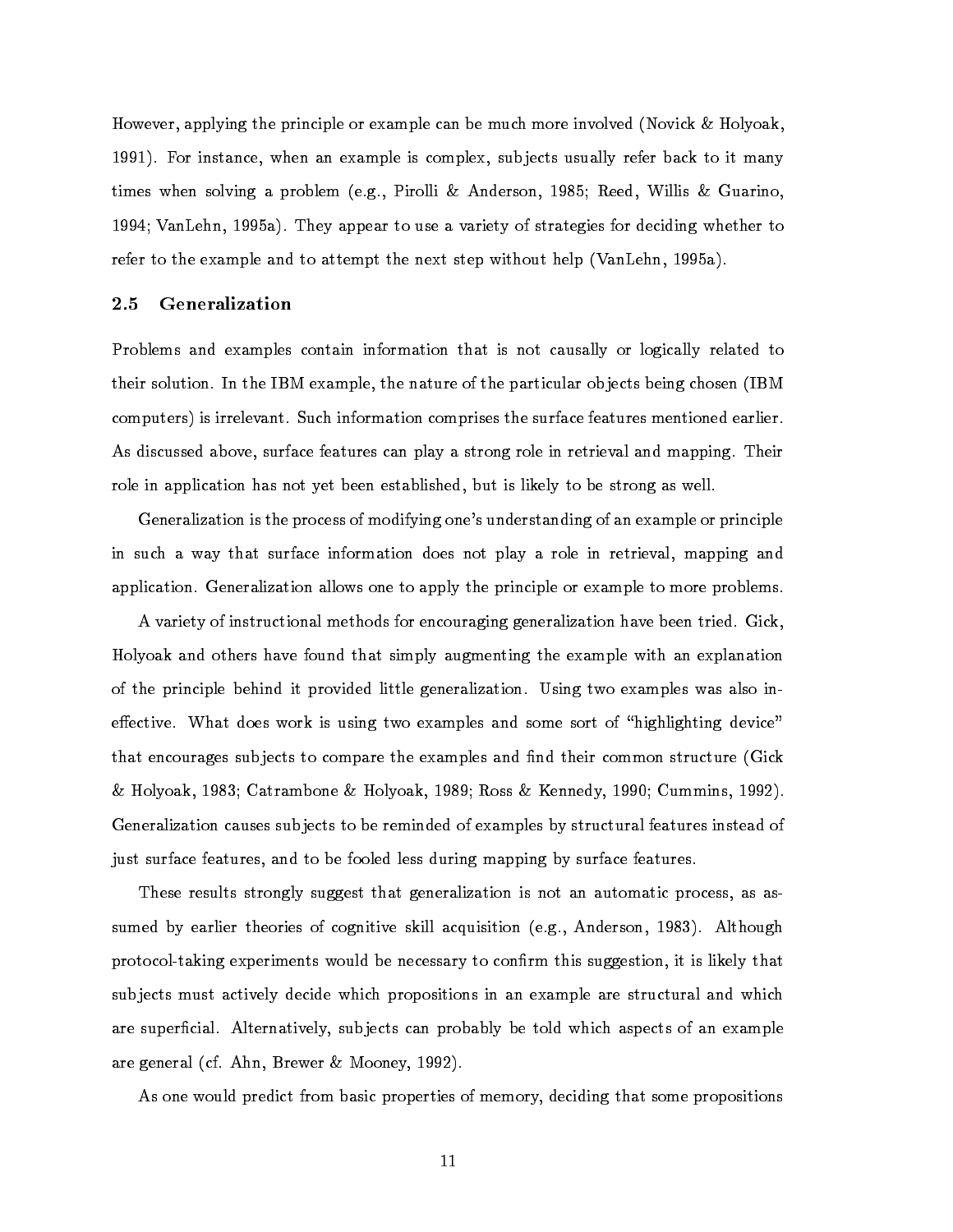in an example are supercial does not erase them from memory- nor does building a gen eralization from comparison of two examples erase the examples from memory (Bernardo, Novice is a set of the set of the set of the set of the set of the set of the set of the set of the set of the

#### $2.6\,$ Summary

This concludes the discussion of the learning of individual principles Overall- supercial reasoning is the norm- but sub jects can be induced to use deeper reasoning under certain circumstances Left to their own devices, the places interval into the complete and the principles in memory- where they languish until retrieved deliberately or via spontaneoussupercial association Once retrieved- an example or principle is applied by just plugging in" superficially similar objects and "copying" the resulting solutions. Subjects can use more structures in structures in spontaneous retrieval and mapping-points-induced they must retrieve to the induced generalize the examples-, which seems to require and  $q$  crossper examples and directions, which subjects to find their commonalities.

 $\blacksquare$  when subsects suspect or are to that examples that examples that examples that examples that examples they have seen as might help them solve them problems them solved is often based on structures features. That is- they search memory or the textbook for examples whose solution might help them

### 3 The intermediate phase: Learning multiple principles

Mastering a cognitive skill often requires learning more than one principle- as well as many other pieces of hesitate that one would healthcare to call principles For instance- principles  $\mathbb{R}^n$ student must learn facts- such as the units for measuring force Newtons and mass grams There are even borderline cases: Is the knowledge that mass is not the same thing as weight a principle? Learning a cognitive skill also requires learning heuristics or experiences that will help one select the right combination of principles for solving a problem.

Much of what has been observed in the study of single-principle learning probably applies to the learning of all these types of knowledge. The processes of retrieval (both spontaneous and deliberate-ously charged by probably characterized probably characterized the complete output the acquisition of minor principles eg- mass and weight are dierent- heuristics and other generalizations Factual knowledge may be too simple for mapping and generalization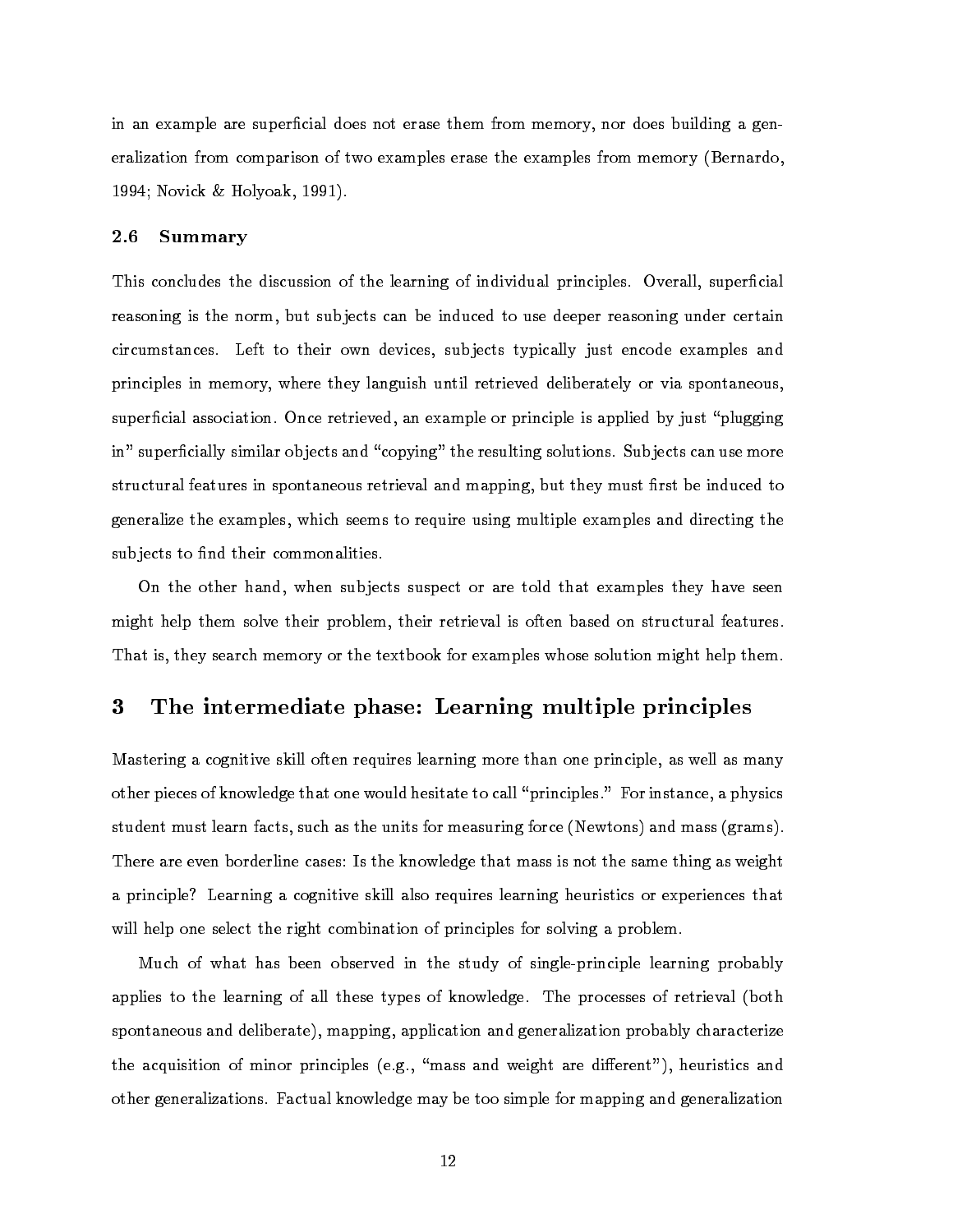Table 3: Examples and problems of solving equations for  $a$ 

ab <sup>f</sup> <sup>g</sup> ab <sup>g</sup> - <sup>f</sup> <sup>a</sup> g - <sup>f</sup> -bba <sup>f</sup> <sup>g</sup> <sup>a</sup> <sup>f</sup> g-b <sup>a</sup> g-b - <sup>f</sup>  $m(ac + b) = k$  $f \colon \mathbb{R}^n \to \mathbb{R}^n$  is a bounded by  $\mathbb{R}^n$ 

to apply

However- as the quantity and complexity of the material to be learned increases- one can expect to see effects that cannot be observed when studying the acquisition of a single principles. This section focuses on reviewing such phenomena.

#### $3.1$ Transfer

when an example attituding principles in its solution- it is solution- it is solutioninteresting type of transfer. First students are trained with examples and problems that use two or more principles in a certain combination- then they are tested on problems that require using the principles in a dierent combination For instance- consider the two algebra examples shown on the top two line of Table 3. Their solutions require using two principles removing a term by subtracting it from both sides of an equation- and removing a coefficient by dividing both sides of the equation by it. These same principles can be used to solve the problems shown on the last two lines of Table - but they must be used in a different combination than they were used in the examples. If a student trained on the two examples can solve the two problems, then a certain rather constraint type of transfer has been obtained

However- such transfer is rarely obtained Cooper and Sweller found that many eight-grade students trained with multiple versions of the two examples in Table 3 could not solve the problems shown on the last two line matrix to the theory of the table of the students  $\mathbf{r}$  and different positions problems as active by  $\mathbf{r}$  ,  $\mathbf{r}$  ,  $\mathbf{r}$  ,  $\mathbf{r}$  ,  $\mathbf{r}$  ,  $\mathbf{r}$  ,  $\mathbf{r}$  ,  $\mathbf{r}$  ,  $\mathbf{r}$  ,  $\mathbf{r}$  ,  $\mathbf{r}$  ,  $\mathbf{r}$  ,  $\mathbf{r}$  ,  $\mathbf{r}$  ,  $\mathbf{r}$  , the solution of the training examples Similar lack of transfer has been found many times , we can compete the cooperation of the cooperation of the cooperation of the cooperation of the cooperation o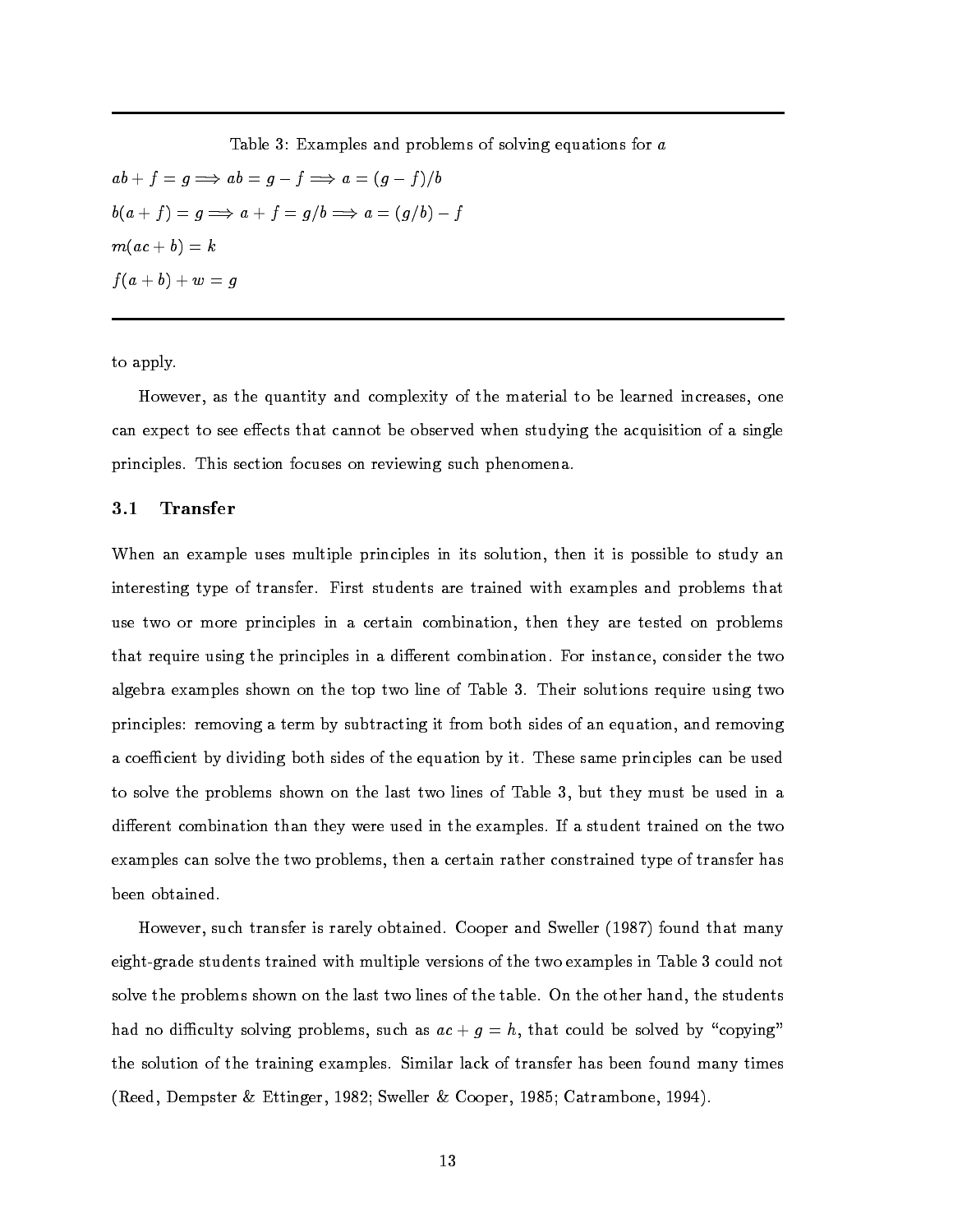Note that this kind of transfer is different from the generalization discussed in the preceding section, where copying the complete solution was also examples solution was expected of the subjects. Generalizing the examples shown in the top two lines of Table 3 will solve problems such as  $ac + g = h$  but not the ones shown in the bottom of Table 3.

, showed that  $\sim$  , showed that modifying the examples solutions in order to the examples solutions in  $\sim$ highlight the application of each principle significantly increased transfer. Training that required students to draw contrasts among pairs of examples in order to see individual principle applications was less successful Catramonications of the legislation of the set  $\mathcal{L}_{\mathcal{A}}$ 

even when principle appearances are not implication, principle saves cannot can occur but it requires a large number of examples and above-average students (Cooper & Sweller, This suggests that some students study examples dierently than others- and that is the topic of the next section

#### $3.2\,$ Strategy differences in learning from examples

Examples are commonly used in two ways Students study examples before solving prob lems- or they refer back to examples when they are in the midst of solving a problem For each of these two activities- it appears that learning is strongly aected by the students strategies for studying examples and for referring back to examples. Let us first consider the activity of studying examples before solving problems

Chi et al found that students who explained examples thoroughly to themselves learned much more than students who merely read the example through. Chi et al had 9 college students first study four introductory chapters from a college physics textbook until they could pass exams on each chapter. This insured that all students had the necessary pre-requisite knowledge for understanding the target chapter. The target chapter taught students about forces and Newtons laws The students read the target chapter- studied examples- and solved problems Protocols were taken during the example studying and problem solving phase. Students were classified via a median split on their problem solving scores into Good learners and Poor learners When protocols of the example studying phase were analyzed-your complete analyzed-decreased-arrangement arrangement and pools the complete selflearners- where a selfexplanation is any inference about the example that goes beyond the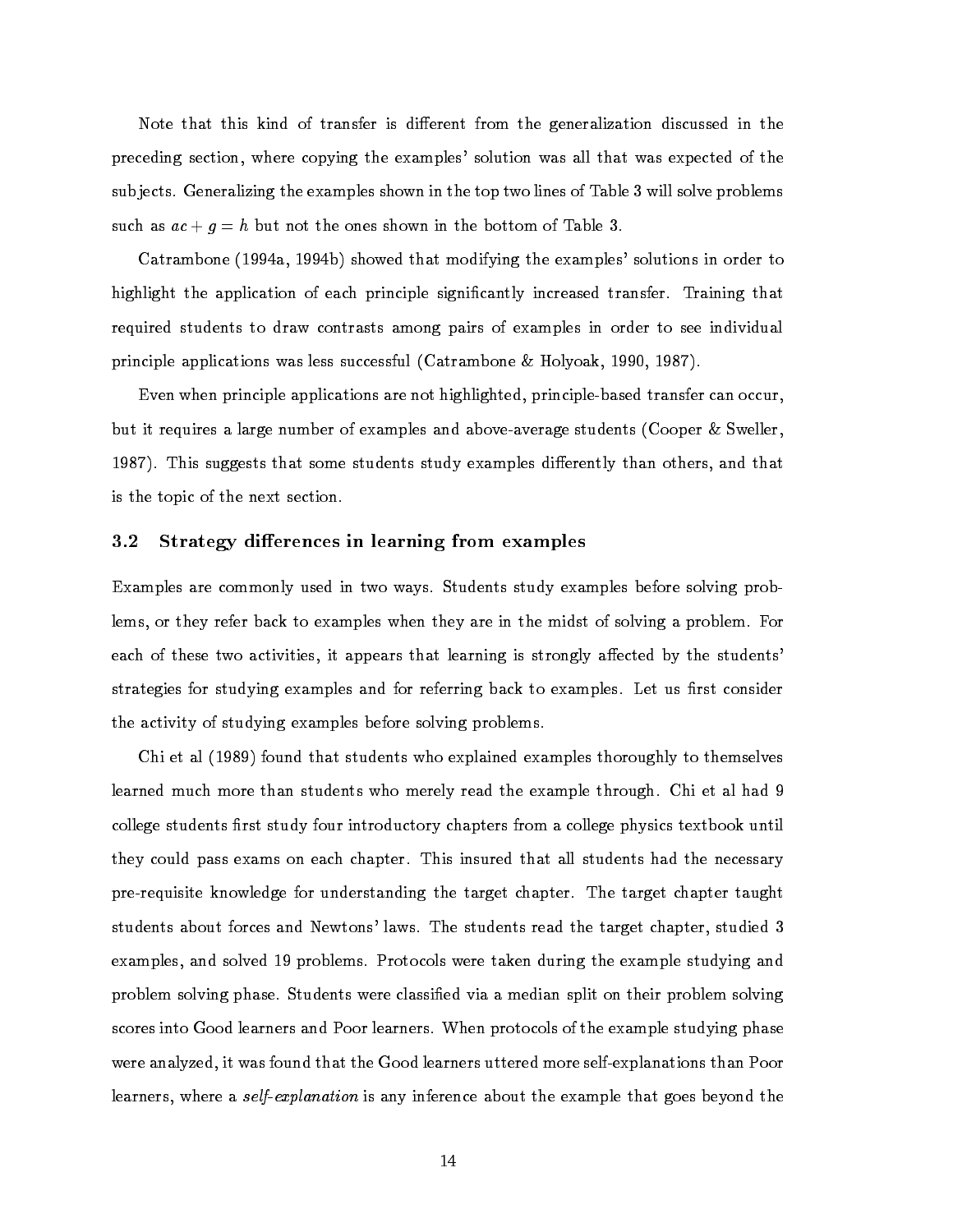information presented in the example. For instance, given the line  $r_{ax} = -r_a \cos(\beta \theta)$  ), a Good student might say- So Fax must be the leg of the right triangle- and Fa is the hypotenuse ...yep. What's that minus sign doing there?" Poor students often just read the most it paraphrased it, there it can be a the most lines.

, and vanishes (i.e., and the students self-explanations self-explanations the students  $\sim$ results suggested that there were two general sources for self-explanations. One was deduction from knowledge acquired earlier while reading the text part of the chapter- usually by simply applying a general principle to information in the current example statement. The second source was generalization and extension of the example statement. These inferences helped to ll gaps in the students knowledge- most often by providing necessary technical details that were not discussed in the text

, was a constructed a computer of the example studying a computer model of the example studying the example study and problem solving problem in order to solve the problems correctly-the model required approximately rules The rules represented ma jor principles- minor principles- facts and technical determine when the site sign of a vector  $\mathcal{L}_{\mathbf{q}}$  and  $\mathcal{L}_{\mathbf{q}}$ positive or negative). Less than half of the rules were mentioned in the textbook.<sup>1</sup> The other rules were learned by the model as it studied the examples- but only if it self explained the model accounted for the aggregate results from the aggregate results from the  $\mathcal{L}$ well as the performance of individual sub jects jects in the subjects  $\mu$  in the patterns and other analyses are also consistent with the hypothesis that most of the benefit from self-explanation comes from filling in gaps in the subjects' knowledge (VanLehn & Jones, 

The self-explanation effect is quite general. Self-explaining examples in a variety of task adomains improves improvement (Pirolli e Bielaczyc-) et al. (Pirolli et al. (Pirolli et al. (Pirolli et al. (  $\mathbf{H}$  and  $\mathbf{H}$  and  $\mathbf{H}$  are the  $\mathbf{H}$ experience, the fritted control text chi et al-a-bat al-a-bat chi et al-a-bat al-a-bat al-a-bat al-a-bat al-aof examples and community-describing Moster energy-examingly-examined to self-self-self-self-selfexplain-this improves the contract dramatically chi et al-learning dramatically chi et al-learning dramatically chi et al-learning dramatically chi et al-learning dramatically chi et al-learning dramatically chi et al-lear

 $^1$ Other investigators who have formalized textbook knowledge have also found that the textbook leaves out many crucial details teleformational iviassey of ividities ibool section in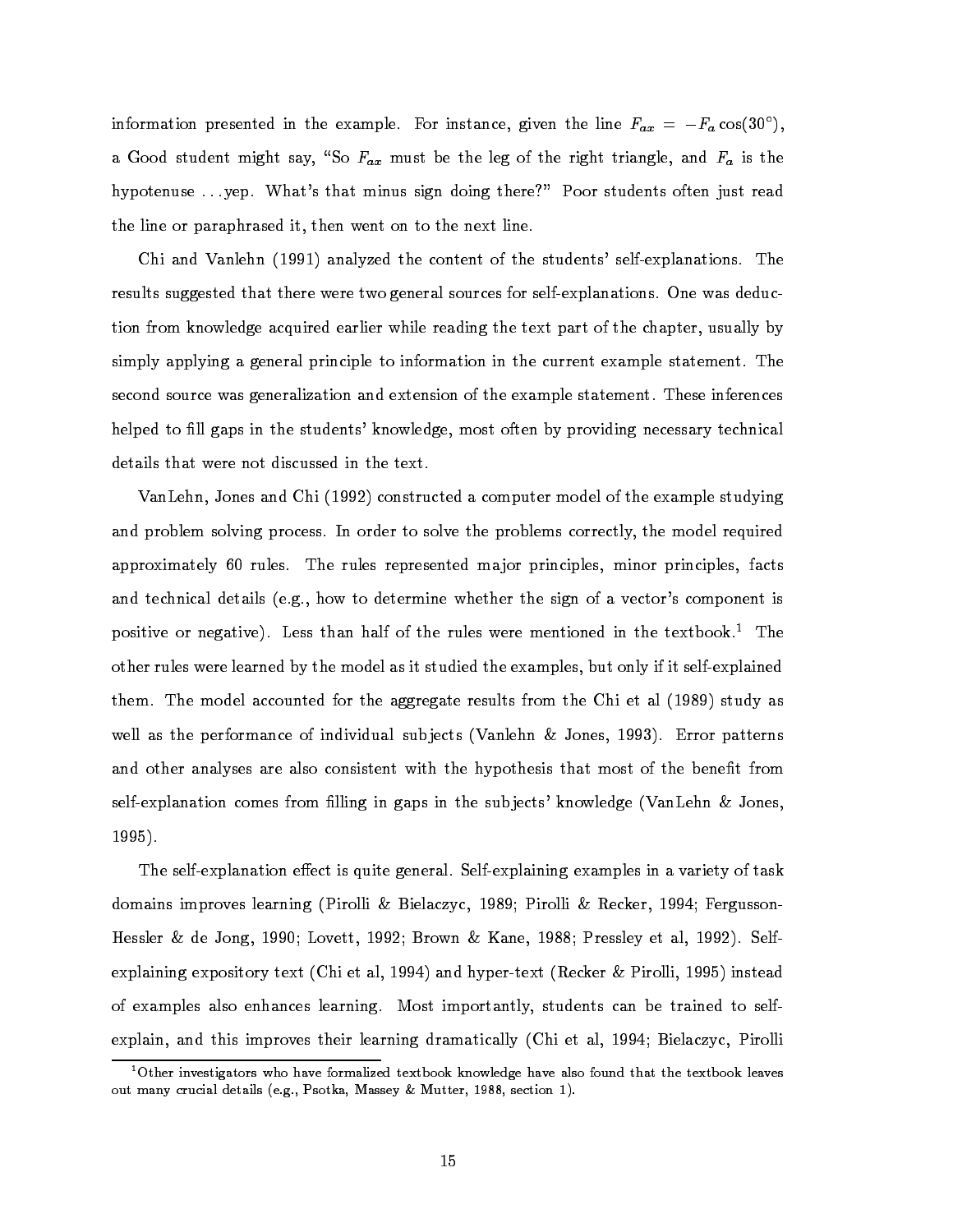we can complete press and continued the context of the context of the complete self were context the context of initial acquisition of knowledge and not subsequent improvement with practice (Pirolli  $\&$ Recker-

Several of these studies also found a self monitoring eect Chi et al- Pirolli Recker- Both Good and Poor students tended to spontaneously utter assessments of their understanding However- Poor students tended to utter uniformly positive self assessments eg- Yep That makes sense even though their subsequent performance indicates that they really did not understand the material On the other hand- Good stu addition the dents the their understanding motor accurately-monitory-more accuratelyto understand eg- Wait I dont see how they got that Accuracy in self monitoring appears to be correlated with learning

So far- we have been discussing dierent strategies for studying examples before solving problems also refer to problems and to example as they solve problems, more well as also find correlations between learning and strategies. Both Good and Poor learners refer to examples during problem solving Chi et al- - although more so with the rst few problems solved than with problems problems problems  $\mathcal{C}$  . With  $\mathcal{C}$  is a second of  $\mathcal{C}$  , and What matters is the way students refer to examples Protocol analyses Chi et al-  $\mathcal{V}$  and latency and latency and latency and latency and latency and latency and latency and latency and latency and latency and latency and latency and latency and latency and latency and latency and latency and late learners maximize their use of problem-solving by analogy: they refer to an example as soon as they notice that it is relevant and copy as much of its solution as possible On the other hand- Good learners minimize their use of analogies to examples they refer to the example only when they get stuck solving a problem and need some help That is- Good solvers prefer to solve problems by themselves- whereas Poor solvers prefer to adapt an example's solution.

After solving a problem- sub jects often reect on the solution Pirolli Recker found that good and poor learners both reect on half the problems they solve- but what they say is different. Poor learners usually just paraphrased the solution. Good learners tried to abstract general solution methods- often by comparing this problems solution to the solutions of earlier problems

In all these studies- the criteria for learning included performance on problems that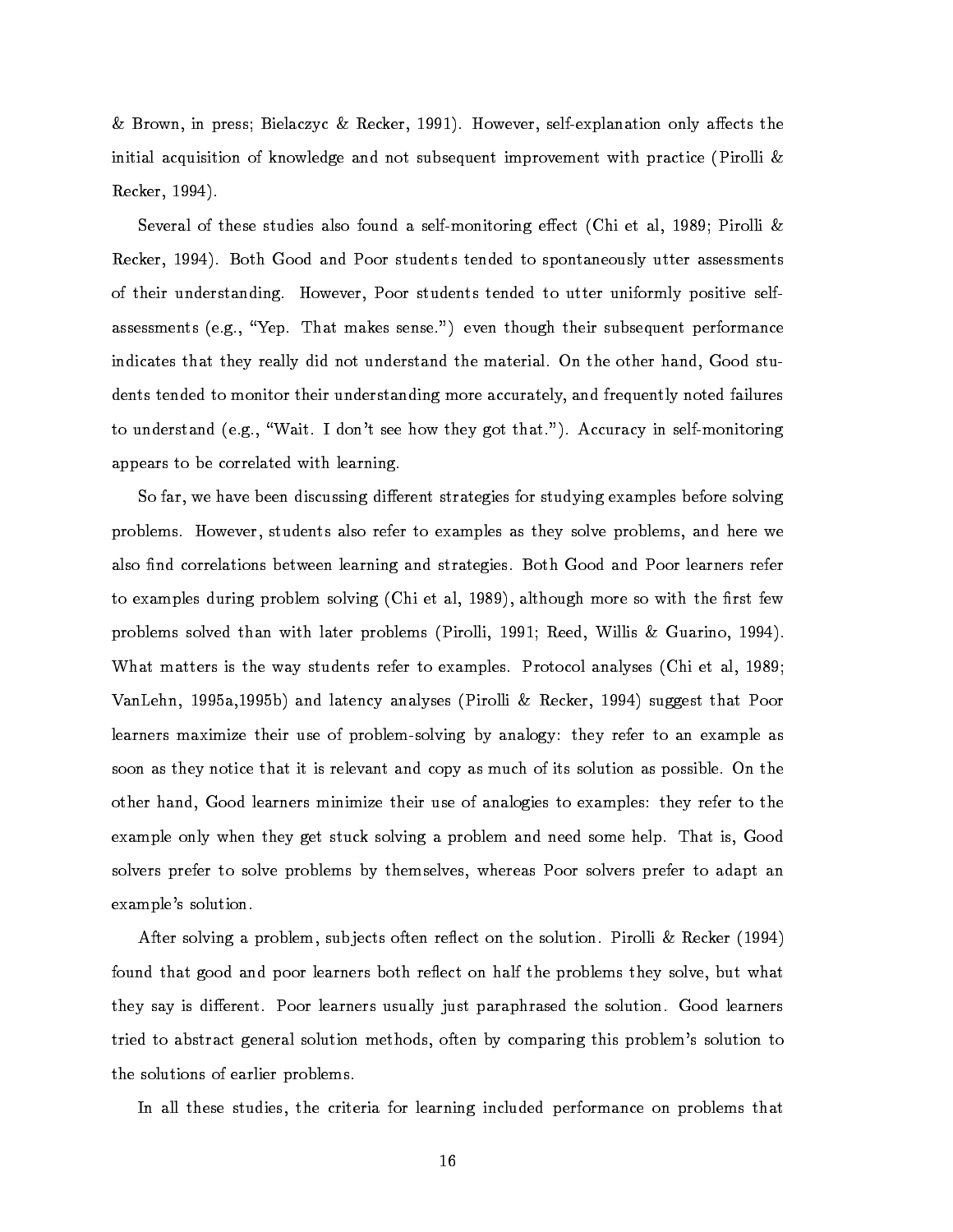could not be solved by merely copying the example solutions Thus- learning requires the kind of transfer discussed earlier section Strategy eects may not show up on single principle experiments (covered in section 2) because learning (generalization) is assessed on problems that can be solved by copying solutions

In short- learners seem to use dierent studying strategies that trade o eort and liklihood of learning. Some students exert considerable time and energy in self-explaining examples and/or by trying to solve problems without copying the examples; these students often learn more. Other students exert less effort by merely reading the examples through and, is a finitely complete solutions the finite state of the saying goes as paint as gainer

#### 3.3 Learning events

Knowledge of a complex skill is composed of many pieces of knowledge. Some represent principles- some represent examples or generalizations thereof- and others represent tech nical details- heuristics and other information that could be relevant in solving a problem The studies reviewed earlier suggest that learning a single principle requires at the principle requires at the single principle requires at the single principle requires at the single principle requires at the single pri during the early phase studying a booklet-study fund during the intermediate phases. as the principle is retrieved- mapped- applied and generalized Moreover- it appears that generalization of an example requires attention—it is not an automatic process nor a mere by-product of applying the example to solve a problem. This in turn suggests that during the intermediate phase of complex skill acquisition- new pieces of domain knowledge are acquired one at a time- by taking time o from problem solving or example studying to attend to the discovery of new pieces of knowledge and perhaps to generalization as well

This hypothesis is consistent with several studies of transfer For instance- Bovair-Kieras and Polson taught sub jects sequences of simple text editing commands Each et-de-several steps-move-bennet a function key copy-move-bennet a function key copy-move-bennet and the function key copyenter a prompt-some text-some text-some text-some text-some text-some text-some text-some text-some text-some commands procedure with a set of rules Across commands- some rules were identicalsome were analogous- and some appeared in only one command They trained sub jects .commands-ands-in-commands-in-commands-in-commands-in-commands-in-commands-in-commandsthey calculated the number of new rules to be learned for each command- the number of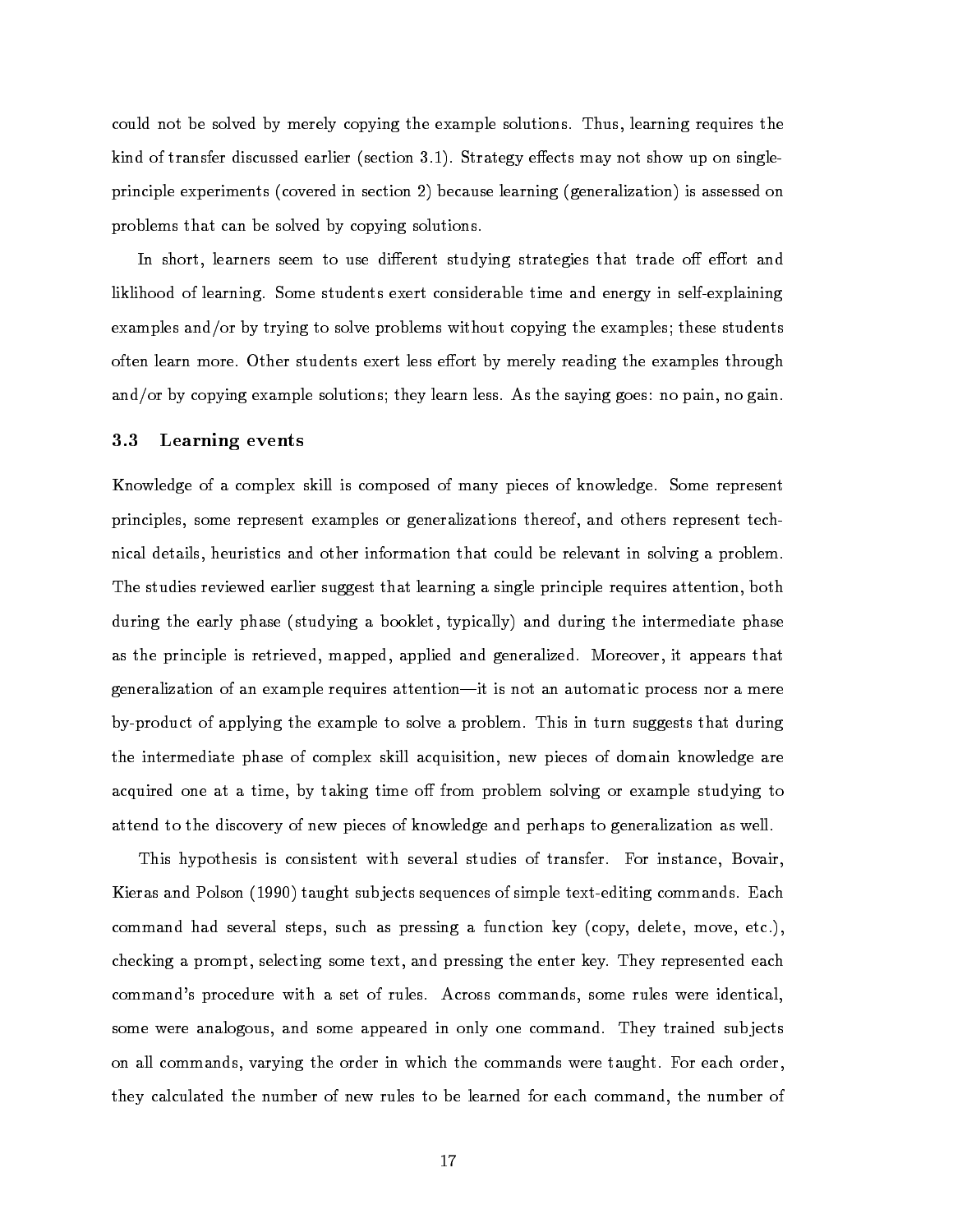rules that were forecalled to rules dentically that were concerned to rules that were the  $\mathcal{C}$ analogous to rules learned earlier. They found that the training time was a linear function of the number of new rules and the total number rules. There was a 23 second cost for each rule- because the sub ject had to execute every rule of the command- regardless of whether that rule had already been learned to better in the least or not however-required required a substantial additional amount of time- about seconds This suggests that learning a new rule requires taking time off from executing the familiar parts of a procedure. There was no cost in training time for learning rules that were analogous to rules learned earlier, which suggests generalization of these rules was quite easy. Singley and Anderson (Site) also found- using text editing- programming and mathematical task domains- that training time was a function of the number of new rules to be learned

If learning a new principle or other piece of knowledge does take time away from execut ing familiar knowledge- then perhaps one will see learning events during problem solvingwherein a subjects briefly switches attention from solving the problem to reasoning about the domain knowledge itself. Learning events should also be found during other instructional activities, come as the importantion as it turns out, contempt, clients can be observed via detailed protocol analysis

Learning events were rst observed in discovery learning situations- wherein students were given very little instruction and had to discover the principles of a domain during the course in iterating problems in its constraints from the Inhelders (its capacitation and Indians). changes in childrens procedures for balancing blocks on a beam- and explained them as miniature discoverieslearning events Kuhn and Phelps  also noted discrete changes in college students experiment design strategies- and assumed that they were due to learning events strategies and Jennifers (every strategies for and adding the adding by the strategies for adding by th counting on their ngers- and coined the term learning event for the brief episodes where the changes occurred VanLehn (Loop) and which all the changes in strategy of a sub ject solving the Tower of Hanoi puzzle seemed to appear during learning events

Discovery learning is rarely used to teach a cognitive skill Instead- students typically access examples- textbooks and sometimes textbooks and sometimes teachers However-Instructional personal perso material is almost always incomplete As mentioned earlier- roughly half the pieces of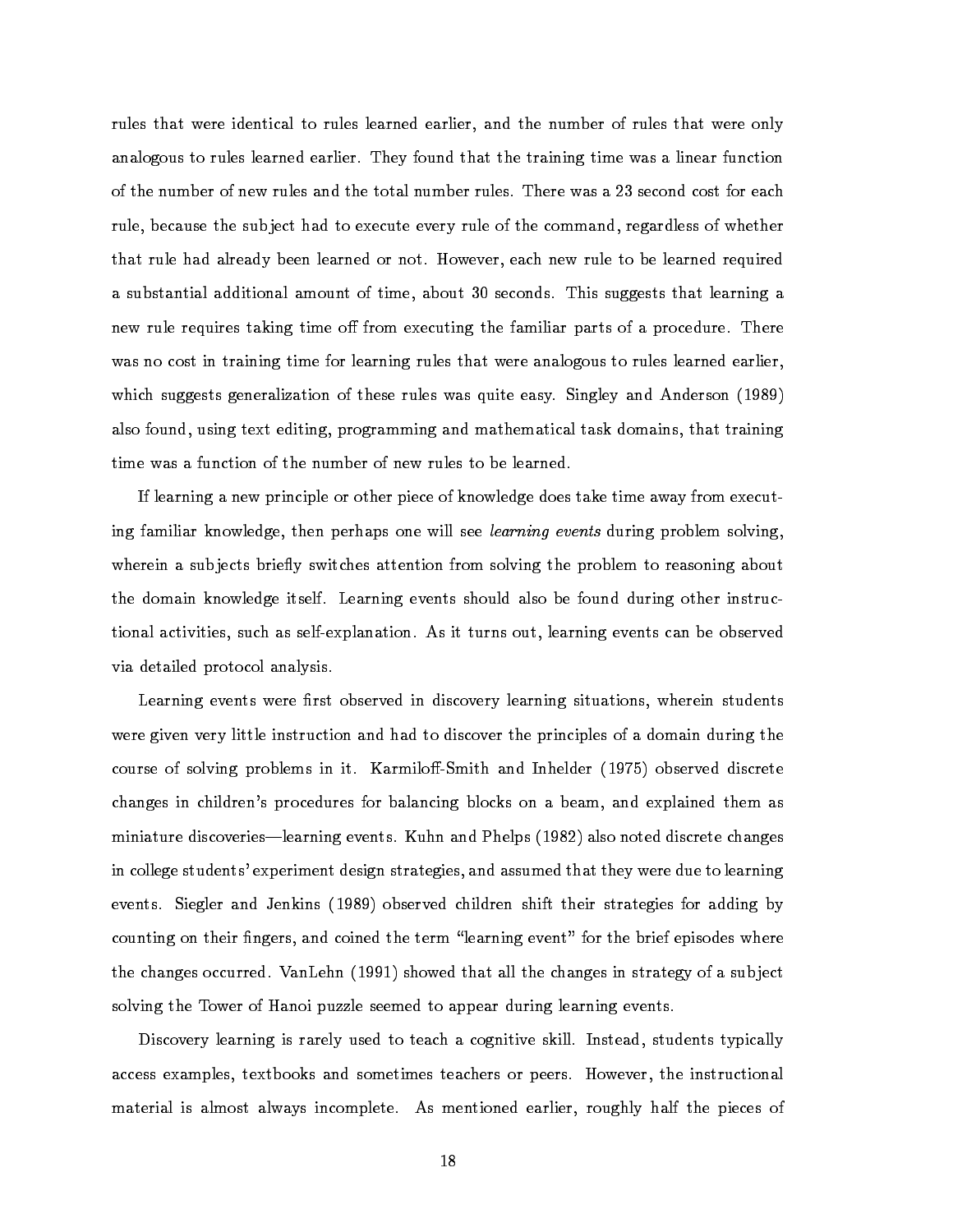knowledge required to solve problems were not mentioned in the college textbook used in the Chi et al study with incomplete instruction and the process and the material material conditions need to discover the missing information for themselves VanLehn c analyzed the Chi et al protocols and found learning events in most of the places where information that was missing from the instruction was required for solving problems and explaining examples

In all these studies- learning events were characterized by long pauses or verbal signs of confusion. (All the studies were based on verbal protocols.) Subjects rarely announced their adiscoveries in a clear fashion Even when problem, coherent in problems were seldom coherent. Siegler Jenkins- Nonetheless- their problem solving behaviors changed

As an illustration of a learning event- consider a physics student quoted in VanLehn , so for station and different individual compared is a could not force and the coupling of  $\alpha$ out how to find the weight of an object even though he had calculated that the force of gravity on the ob ject was pounds After pausing and complaining a bit- he recalled the  $\alpha$  and  $\alpha$  and  $\alpha$  and  $\alpha$  and  $\alpha$  and  $\alpha$  and  $\alpha$  for and  $\alpha$  for  $\alpha$  and  $\alpha$  and  $\alpha$  and  $\alpha$  for  $\alpha$  $\mathbf{w}_1$  thus deriving the equation  $\mathbf{r}_1$  , which he interpreted as meaning that the objects weight is equal to the force of gravity on it Amazingly- he had discovered the missing correct principle via a specious derivation He said- Right Is that right Okay Umso im going to get its promoct times that it is a make it makes sense cause the force they, weigh weight you in pounds-you in the learning event consisted of the learning event consisted of the le reaching an impasse- using purely syntactic algebraic symbol manipulation to hypothesize a new principle that weight is the force of gravity on an ob ject- then supporting the principle with the fact that pounds is a unit of force- and that Americans express weight in pounds doesn't the end of the story of the story of the story of the story of the substance the sub ject could use the principle- he failed to do so This resulted in a units error- which he detected while checking his answer That reminded him of his new principle (i.e. check, which is minute of the business and the business the business of the business parameter and the principles of the principles didnt apply However- after he had failed to nd another explanation for the units error- he changed his mind and decided the principle did apply In short- learning a principle in the context of problem solving is much like learning in one of the single-principle experiments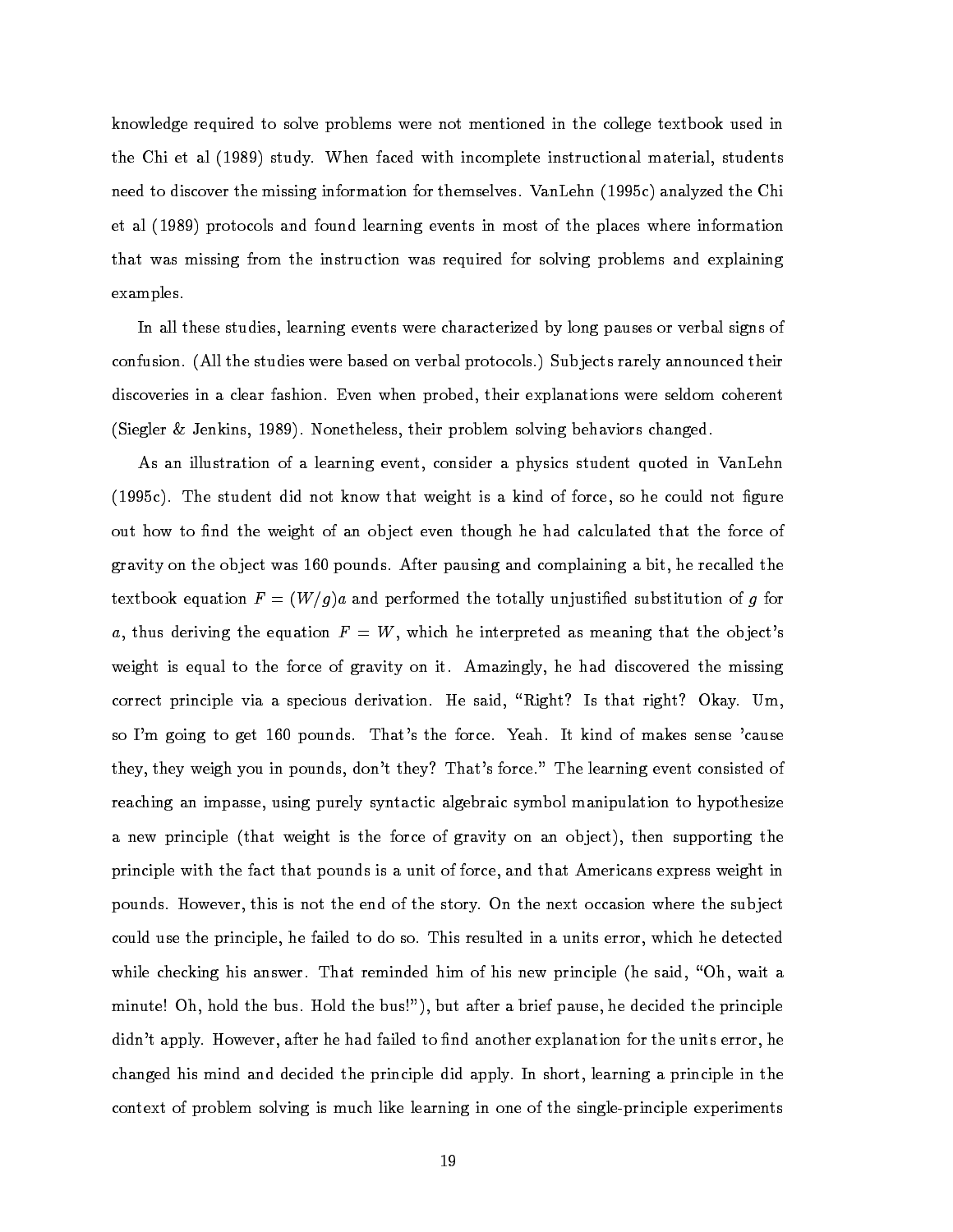reviewed earlier One may not be reminded of it immediately- but when one deliberately searches memory- the new principle can be retrieved Yet retrieval of a new principle is not enough. One often has to deliberate about its generality before applying it. Presumably, this deliberation causes generalization

Learning events can be analyzed in terms of three characteristics

- . What provoked the student to switch attention from the main task to learning? In the interest interest and interest the physics student to try to derive an impact to try to derive an impact to new principle In some situations- most learning events were triggered by impasses , , when the study already already has a correct-student already has a correction of the studies operational solution procedure- improvements to the procedure are triggered by some kind of noticing process Siegler Jenkins- VanLehn- - which can be modeled Jones VanLehn- VanLehn- VanLehn- VanLehn- VanLehn- VanLehn- VanLehn- VanLehn- VanLehn- VanLe a problem- students deliberately reected in order to uncover its solution in order to uncover its solution in overall plan or basic idea VanLehn-VanLehn-VanLehn-VanLehn-VanLehn-VanLehn-VanLehn-VanLehn-VanLehn-VanLehn-Van
- when the studies of reasoning went on during the learning the intervalstration-learning the interval dent used both algebraic symbol manipulation and common sense reasoning to derive his new principle. Such "educated guesses" seem often to be based on causal attribution heuristics Lewis- or overgeneralizations VanLehn- c Howeverstudents of induction van Less constrained for induction Van Less constrained for induction Van Less constrain case one can observe the prototypicality effects usually found in concept formation experiments (arrive of examples for a fi
- How easily retrieved is the new principle- and how general is it Advocates of discov ery learning often hope that because students discover principles by themselves- the principles will be easily retrieved and adequately general and control above- and  $\alpha$ does not seem to be the case. Principles acquired during learning events are often difficult to retrieve and seem to require deliberate attention before they are general enough Siegler Jenkins- Kuhn Phelps-  VanLehn- - c

Progress on understanding learning events has been slow because it is difficult to distinguish them from ordinary problem solving even in the protocols of the most talkative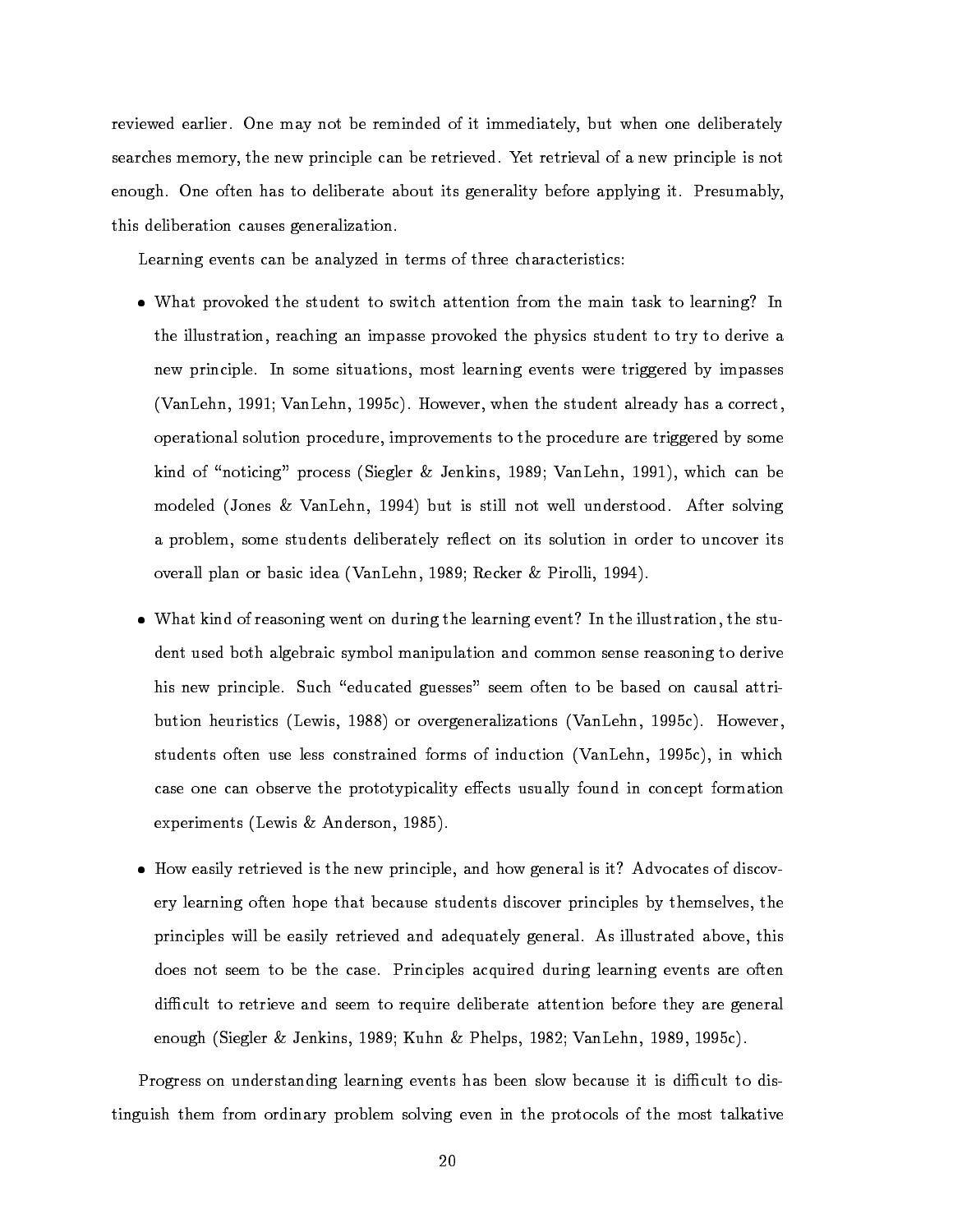subjects. It has been necessary to have a strong theory of the kind of knowledge that can be learned and a long enough period of observation that one can see slow changes in the usage of individual pieces of knowledge Nonetheless- the observations to date support the general hypothesis that learning a cognitive skill consists of learning a large number of small pieces of knowledge including principles- columnical details- and the form of the form of the form each one- learning consists of a series of learning events that construct and generalize it

#### $3.4$ Learning from a computer tutor

The discussion of the intermediate stage up to this point has assumed that the learner has no one to talk to and only written materials to refer to While this constraint simplies the observation of learning-to-dimensional situation situation situation situation situation somewhat at  $\alpha$ world situations where learners where learners where  $\mu$  raising the picking their hands-distributions where  $\mu$ phone or walking down the hall to a colleague's office. As a first step toward understanding cognitive shill acquisition in the wild-studied studies in the students learning from a very taciturn tutor- namely- a computer

Although current technology does not allow a computer to converse with students the way human tutors do-computer tutors do-computer tutors do-computer tutors do-computer instruction based on the written materials

- When working with written materials- students are usually assigned to solve a x set of problems for each chapter A computer tutor can select a problem for the student to solve based on the students performance on preceding problems Thus- dierent students will get different problems to solve.
- The computer tutor can point out errors to the student soon after they are committed. Errors are overt- incorrect actions taken by the student Although tutors can some times infer the aw in the students knowledge that caused the error- many tutors leave it to the student to find and remedy the sources of their errors.
- the computer the computer can also continued questions and requests for help-computers for dialog is highly constrained

The impact of each of these three features on learning is discussed in turn.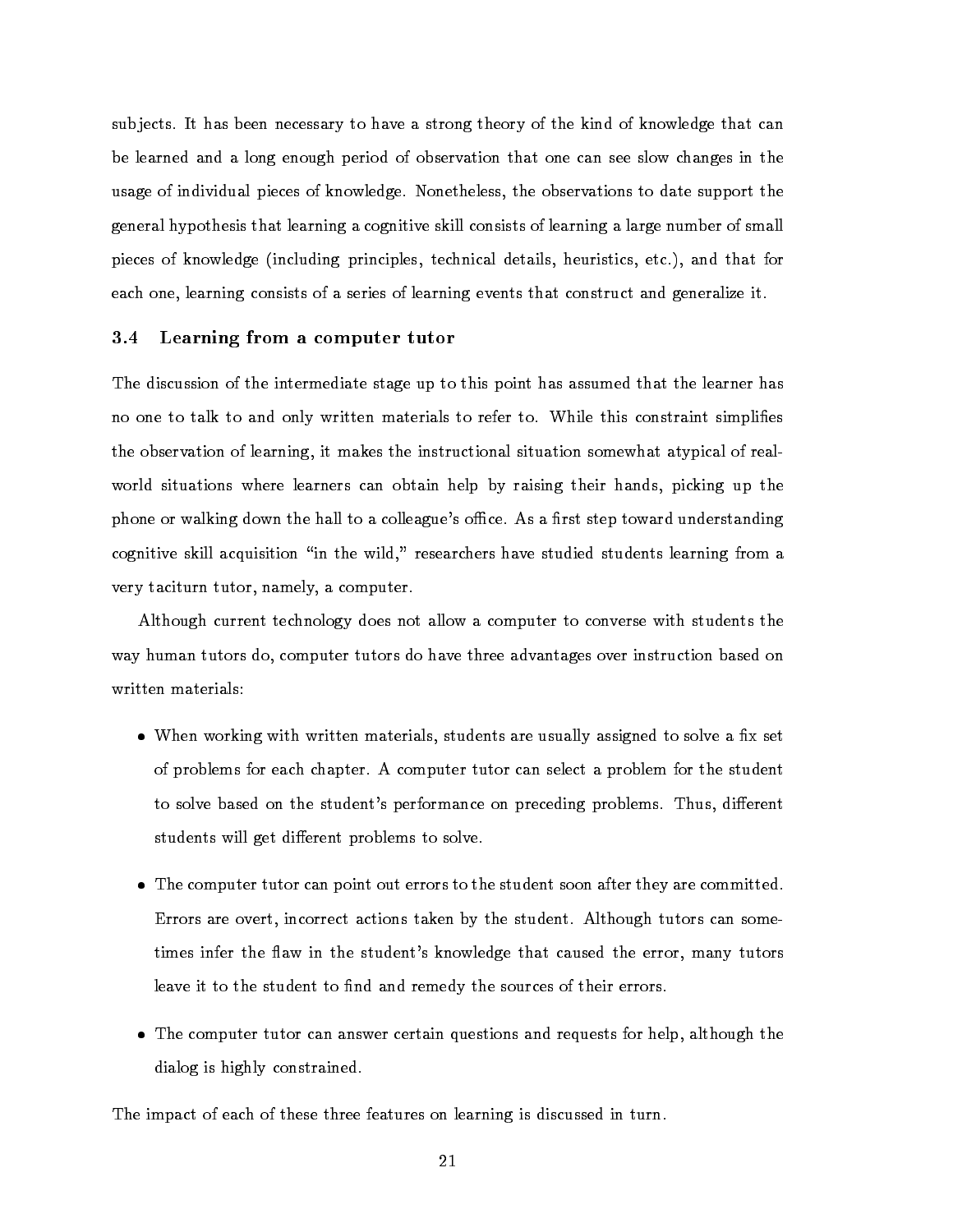when the tuttor selects problems for the student to study a simple policy is to keep giving the student problems until the student has reached mastery. *Mastery* can be defined as answering the most recent  $N$  problems with a score higher than  $M$ . Some computer tutors , and the use of individual principles of individual principles of individual principal principal principles of  $\mathbb{R}^n$ implement a policy that keeps assigning problems until each has been mastered. Varying the thresholds of mastery for individual pieces of knowledge can accurately predict errors Corbett- Anderson OBrien- Mastery based tutoring generally causes higher scores on post title than the tutoring based on miles problem sets (right-content) is employed in , which suggests that die registers that dierent rates-that dierent at die register at die register van die ver is consistent with their using dierent studying strategies section - dierent kinds of reasoning during a learning events section - and perhaps other factors as well

Perhaps the most hotly debated issue concerns the control of feedback on errors The current technology enables students to use the computer as scratch paper Instead of simply entering their answers to problems-definition and as early computer tutors requiredshow all their work to the computer This allows the computer to detect errors soon after they are committed. Many tutors inform the student as soon as an error is detected and prevent them from going on until the error is corrected Although such feedback makes the tutor easier to build- one wonders what eect it has on learning Lewis Anderson found that immediate feedback that forced students to correct the error before moving on was superior to delayed fields and the eect was quite small and constructed by the quite  $\eta$ contrasted four feedback policies no feedback-  feedback when the student asked for it-t-definition that notied that noties that noties that noties that noties the studies of  $\mathbf{r}$ not force the student to correct the error, many  $\sigma_{f}$  immediates for the correct medicate feedback that for correction is the error and commutation a dimensional theoretical to answer the problems  $\sim$ correctly before being allowed to continue to the next problem In condition - the feedback also insured that they answered the problem correctly only the notation-conditionare activities to did not force the students of a post their mistakes of learning- of an except in the normal did worse than the normal did worse than the feedback conditionswere no significant dierences among the significant dierences and the feedback conditions Thusneither the timing of feedback nor its control (student vs. machine) make much difference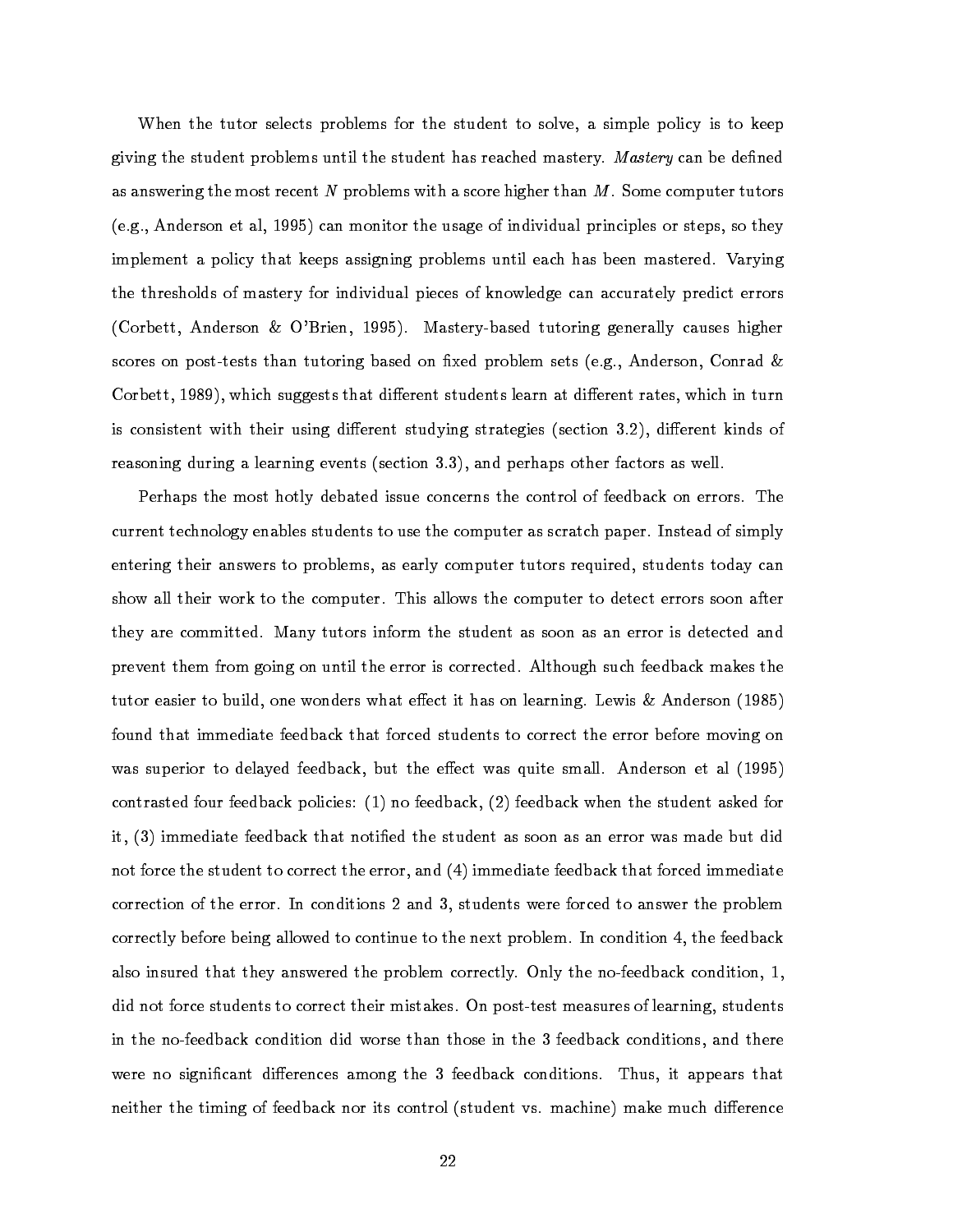on whether a student eventually acquires the target models accurate the target the target is feedback in completely removed-students are often under the correct and the correct and the correct and the correct on the their own

the studies of learning the studies of learning events, which suggest that constructs. ing or modifying a principle is a deliberate process that is often triggered when students find out they have made a mistake. It should not matter when they learn that they have made a mistake as long as they are able to locate the missing or incorrect knowledge and fix it was it they are not forced the assessed the areas in the aws in the aws in the aws in the aws in the age may remain undiscovered and uncorrected

Although control of feedback does not seem to aect the basic learning process- there are other aspects of immediate feedback that warrant consideration by the instructional addysted that the their designers is the that the substitution that the substitution of the substitution of th better than the immediate feedback subjects at detecting their own errors. This makes sense- because the immediate feedback sub jects had no opportunity to detect their own error d'annang training anderson et al <sub>1</sub>-111<sub>1</sub> et also that films forced students and forced students to correct their errors immediately caused them to complete their training much faster than feedback that lets students choose when to correct their errors Apparently- students sometimes waste time going down garden paths when they are given the freedom to do so If instruction was limited to a xed amount of time- this could hurt their learning

In the feedback studies just discussed- tutors only notied students of their errors They did not point out why the students' actions were incorrect nor what should have done instead. This pedagogy is called *minimal feedback*. Several studies have contrasted minimal feedback with feedback designed to be more helpful. Help that is designed to get students to infer the correct actions increases their compared their learning compared to minimize feedback Anderson- Conrad Corbett- McKendree- Mark Greer-

, adding that the other hand-ding more that focuses on what the student did wrong doesn't and appear to oerne any advantages (advanced it al, disc, ), where all the feedback is the feedback is  $\sim$ right thing to do here is X- then it does little good to add- You did Y instead Y is wrong because...." This finding is consistent with studies showing that more errors are caused o is a correction in correct than incorrect than incorpe van incorpe in the correct correct correct  $\mu$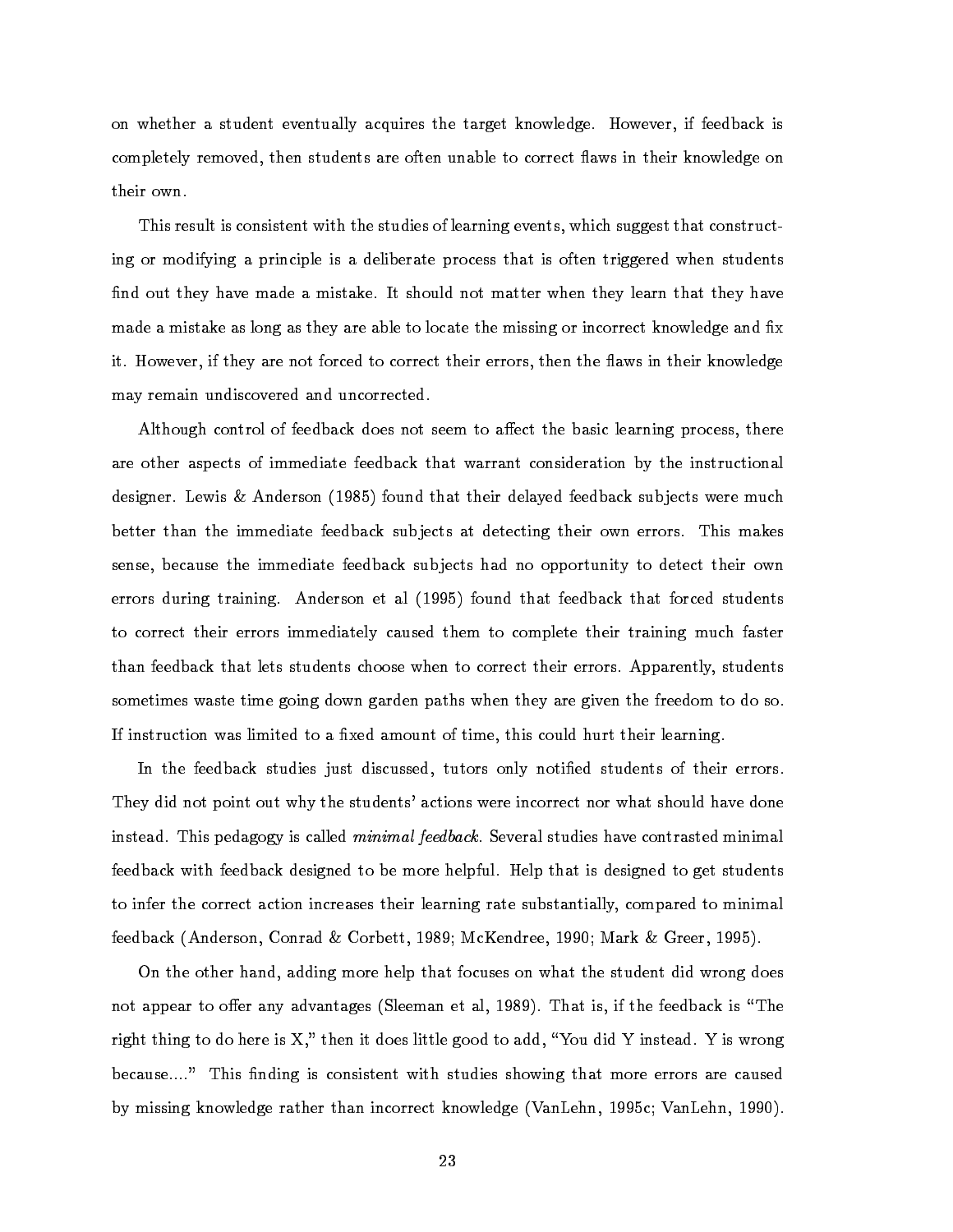Missing knowledge often causes students to reach an impasse. Rather than seeking help, they corrected inventors and expedient repairs- which allows the continue but risks getting the cont problem wrong VanLehn- Moreover- they often repair the same impasse in dierent ways on dierent occasions vanLehn-y ---- y ---- it comes as no surprise that they as not need much convincing in order to get them to abandon the particular repair that led them to receive negative feedback

Although tutoring does provide a dierent context in which learning can occur- it ap pears that the same basic learning processes occur within it as occurred in passive- example studying instructions however-controls to the form however-controls is based on noticing is both the control o incomplete and incorrect knowledge and repairing them- tutoring can make learning sub stantially more ecient by helping students to detect their aws via feedback- to rectify the flaws (via help) and to improve the generality and accessibility of the new knowledge by practicing it until mastery is reached

### 4 The final phase: practice effects

The intermediate phase is officially over when students can produce error-free performances. However- this is not the end of their learning Continued practice causes increases in speed and accuracy. This section reviews these phenomena.

#### The power law of practice and other general effects  $\,$  $4.1\,$

Perhaps the most ubiquitous finding is the famous power law of practice. The time to do a task goes down in proportion to the number of trials raised to some power. In an influential review-y-review- in the power law applies to simple computer the power law applies to simple cognitive to the skills as well as perceptual-motor skills. Several studies of complex cognitive skills (e.g., Anderson- Conrad Corbett- Anderson Fincham- found that the speed of applying individual components of knowledge increased according to a power law- thus indicating that practice benefits exactly the pieces of knowledge used and not the skill as a whole also increases and increases according to a power law - control tasks throughout Anderson Fincham-

Several theories of the power law have been advanced Anderson claims that the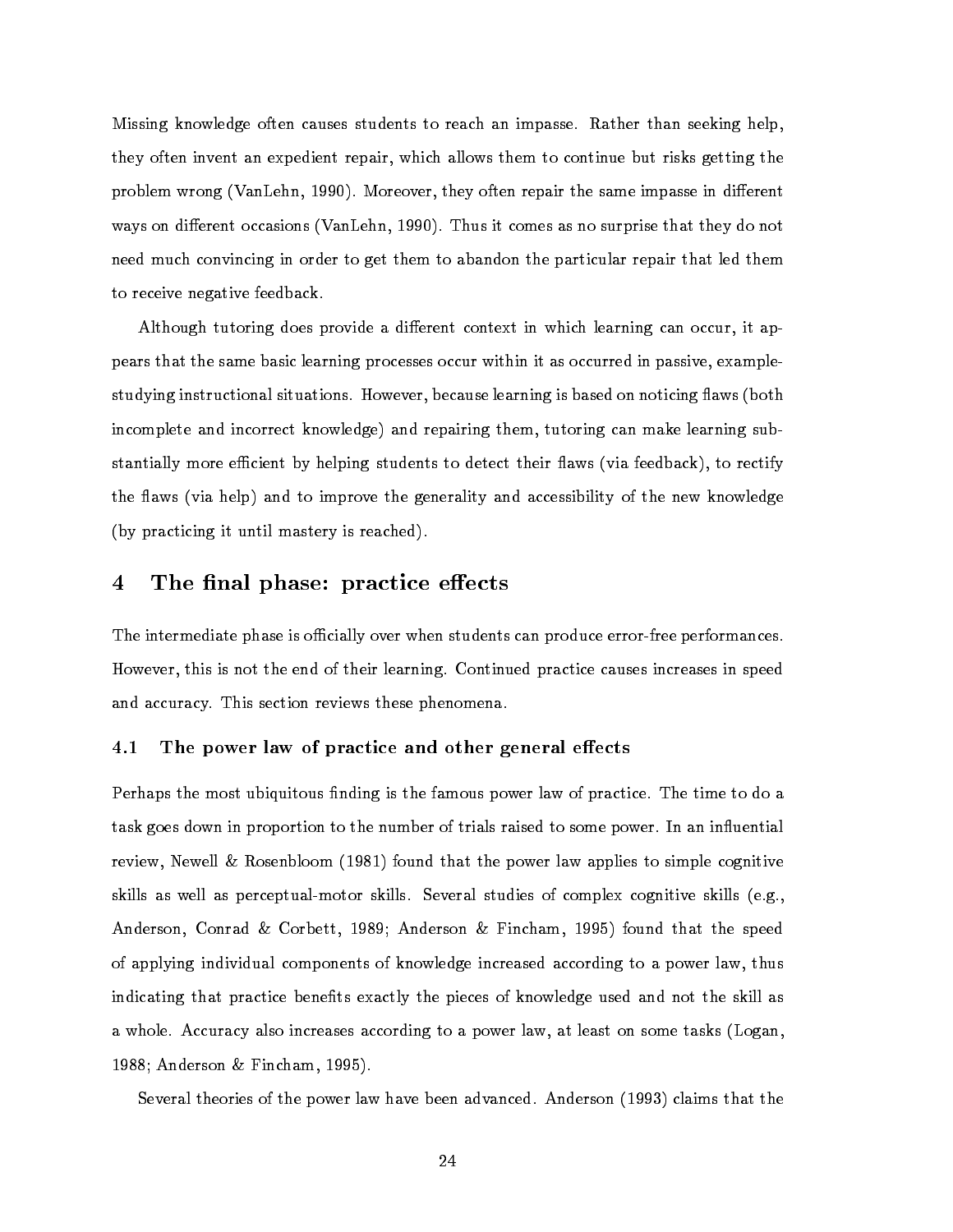speed up is due to two mechanisms: knowledge is converted from a slow format (declarative motives and into a fast format procedure and the speed of individual contracts and the speed of individua pieces of procedural knowledge also increases with practice Newell and Rosenbloom Newell- claim that small- general pieces of knowledge are gradually composed together , comment , the stress and get a pieces of the same tasking the same task to be accepted the same task to be a complished by applying fewer pieces of knowledge Logan advances an instance based theory and reviews several other proposals

with substantial protection protection and distinct can be sometimes become automatic can be automatic processing is fact, interessed, where the universal conscious are conscious and unavailable Logan- One study- using a dual task paradigm- suggested that dierent parts of a complex cognitive skill (troubleshooting digital circuits) became automatic after differing amounts of practice ( passed became became as a whole newer-skill as a whole never as a second as automatic as driving one's car despite substantial practice  $(347 \text{ problems})$  with only 3 circuits

It is likely that other effects known to occur with perceptual-motor skills also occur with cognitive ships equal massed vs distributed practice warm up extend practice warm vs. blocked practice Proctor Dutta review research on many types of skill and nd several general effects.

#### $4.2$ Replacing mental calculations by memory retrieval

Some cognitive skills are deterministic calculations in that the answer is completely and uniquely determined by the inputs. Mental arithmetic calculations are examples of such deterministic calculations If sub jects are given enough practice with a particular input- then they will eventually just retrieve the output from memory rather than mentally calculate it This fairly uncontentious phenomenon has been found with a number of simple mental tasks Logan- Anderson Fincham- Healy et al- as well as deterministic subprocedures of complete them ( ) does the sub jects  $\mu$  and the sub-sub-sub-sub-sub-sub-sub-subthis change in strategy- but they are much faster in responding to practiced inputs than unpracticed ones

The change in strategy from calculation to retrieval could be taken as an explanation for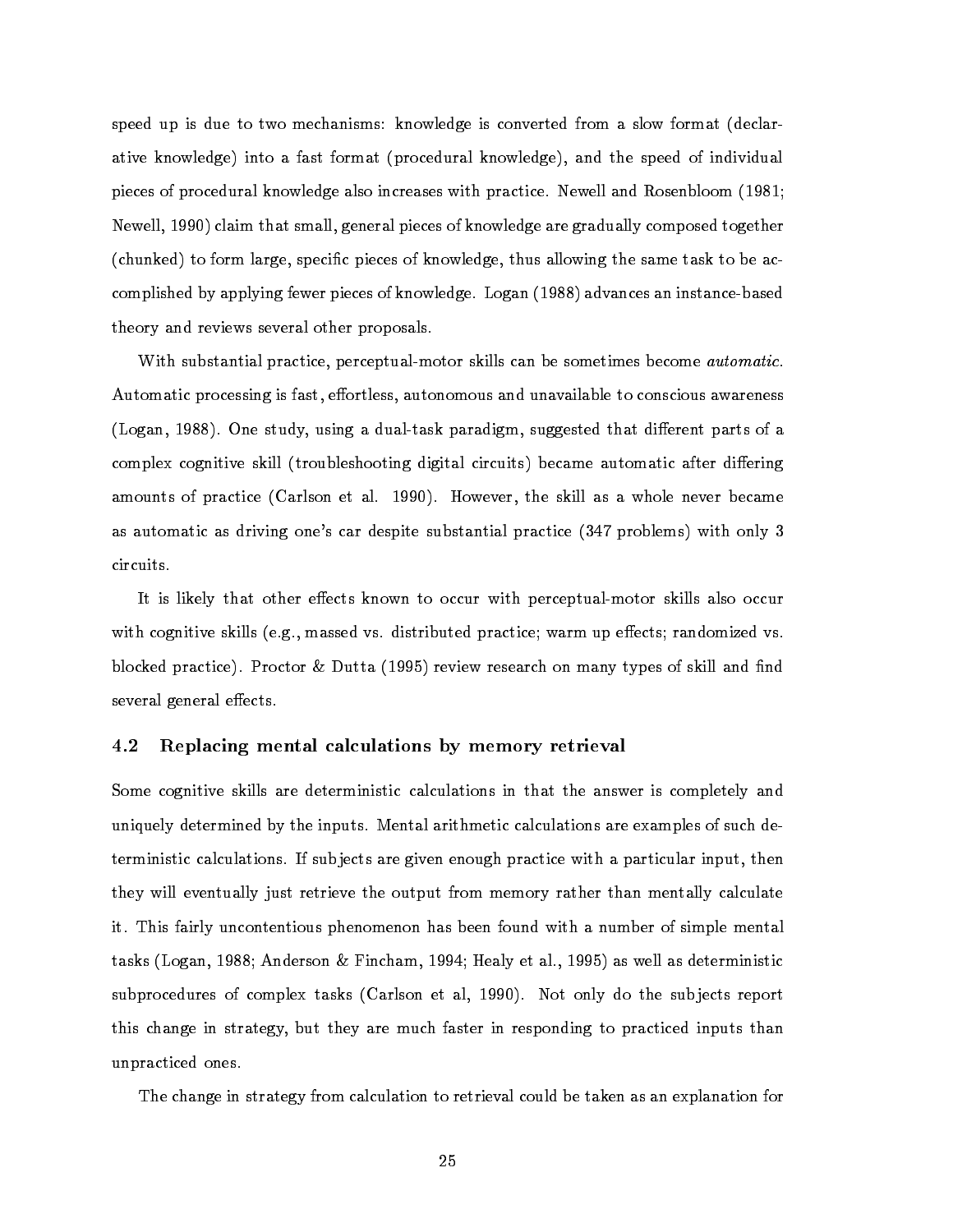power and accuracy an aperture and accuracy, and we can prove an independent in However-Compact of had subjects report after each trial whether they had calculated the answer or retrieved it. The calculation trials latencies that  $\Gamma$ t a second curve well- but the t of a power law curve to all trials latencies was poor — also found that the found continues that the power curves Thus appears that power law the continues learning mechanisms operate separatedly on both the mental calculation and the retrieval strategies This hypothesis is also consistent with a study by Carlson Lundy who found-internal complications-international calculations-internal calculations-internal calculations-internal when given the same inputs repeatedly-individual promoting use of retrieval when the inputs varied- thus blocking the retrieval strategy- they still sped up albeit more slowly The two aects were additive Thus- it appears that changing from a calculation strategy to a direct retrieval strategy is not in itself a sufficient explanation for the power law of practice.

#### 4.3 Transfer of the benefits of the benefits of the benefits of products of products of products of products of pr

Although transfer has many meanings- it is used in this section to mean the savings in learning on one task (the transfer task) due to earlier training on a different task (the training task). Transfer is expressed as a ratio: the time saved in learning the transfer task divided by the time spent learning the training task Thus, I practicing the training the training for 20 hours yields equivalent improvement on the transfer task as 20 hours of practice on the transfer twong their there is mogel of 2007, transfers in practicing the transmig task for mo hours can pass of hours of practice can the transfer tasking the transfer is open of motor  $\sim$ If prior practice with the training task makes no difference in how long it takes to learn the transfer then, then there is no transfer in practice in the theory task increases the time to learn the transfer task- then there is negative transfer Singley Anderson - chapter discuss several ways to measure this type of transfer

One ma jor- albeit uncontroversial nding is that the degree of transfer can be predicted by the number of pieces of knowledge shared between the training and transfer tasks (e.g., Bovair- Kieras Polson- Singley Anderson- As mentioned earlier- practice benefits individual pieces of knowledge and not the skill as a whole. When practice on the training task speeds up certain subskills- they continue to be fast when used in the transfer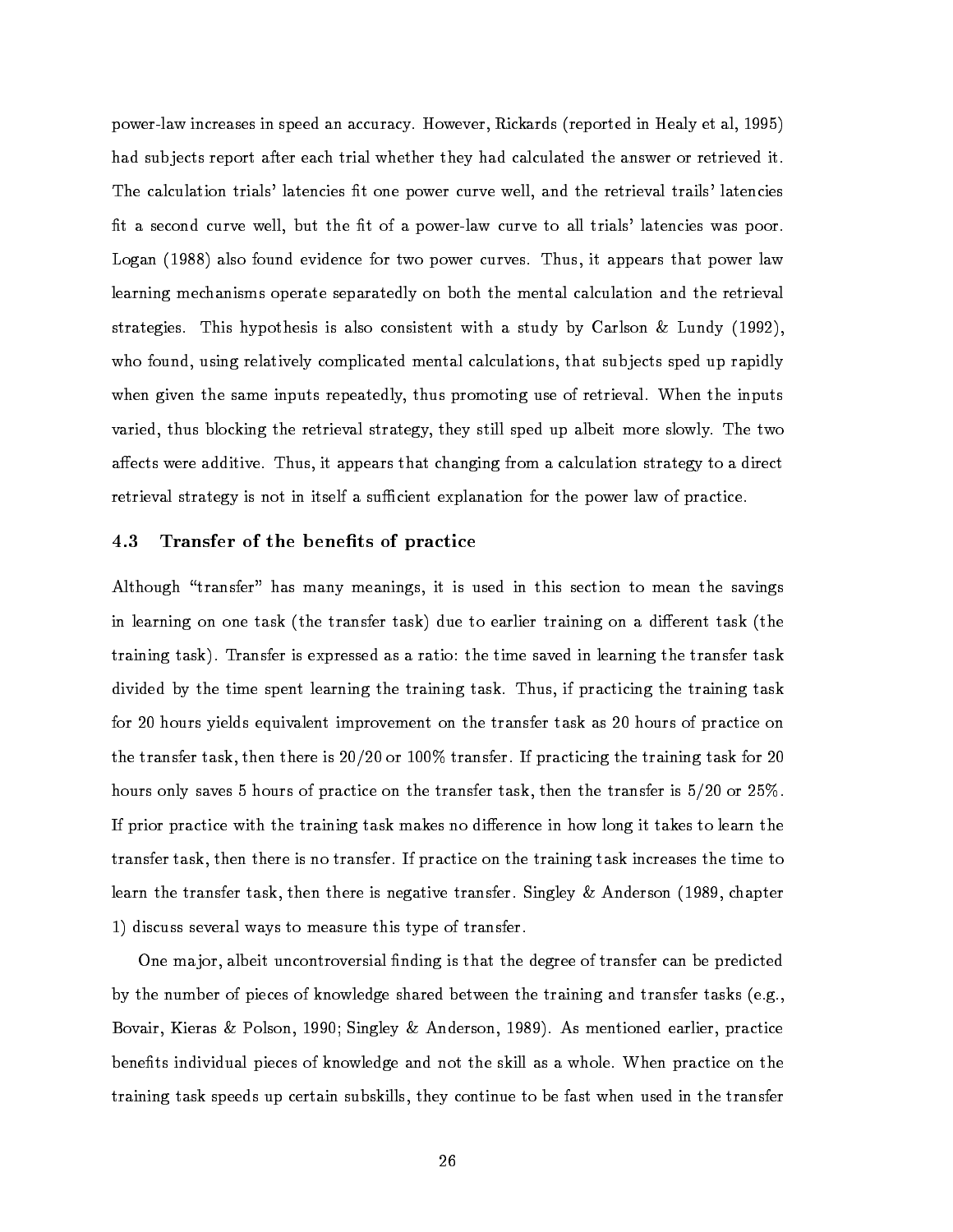task

However- there are sometimes limits to the amount of transfer that one can obtain even when substantial knowledge is shared between tasks This occurs because practice can change subjects' strategies for solving problems. Suppose that practice causes subjects to change from strategy at to B on the training them, here the the to B on the theory of the top of the control the training on the training on the training on the training tasks will also at  $\mathbf{M}$  to a strategy  $\mathbf{M}$ shared with the transfer task  $T = max$ ,  $T = max$  of practice on the training task will save  $T = max$ it air of practice on the transfer task However-Critical this only occurs when I is less than the amount of practice that will cause subjects to shift from strategy A to B. Let us suppose  $t$  shift occurs with around 20 mount of practice. When  $\mathbf{r}$  exceeds 20, then subsequently practice only aects strategy B- which is not shared with the transfer task Thus- vast amounts of training only save at mounts of practice on the theory of the amount of the transfer task- $\frac{1}{2}$  is  $\frac{1}{2}$  . Thus, when T is less than  $\frac{1}{2}$ , then transfer is  $\frac{1}{L}$  or 10070, but when T  $\sim$  greater than 201 transfer is only 20/21 which approaches 2010 as practice on the transmig task intreduction in the more practice on the the theory that the transfer  $\sim$ 

One strategy change discussed earlier is that practice can cause sub jects to use direct memory retrieval instead of mental calculations As Logan and Carlson et al have demonstrated- this is one way that practice can cause a decrease in transfer Suppose the training task is to master a method algorithm with the transferred algorithm with  $\alpha$ task is to master the same algorithm with a different set of inputs. As long as the subject continues to use the algorithm during training- the eects of that training should transfer However- as the sub ject starts to use direct memory retrieval instead of executing the algorithm- increasing the time spent in training will not reduce the time to master the transfer task beyond a certain point Thus- practice decreases the amount of transfer

The practice-driven decrease in transfer can also be caused by weaning the subjects from the instructional material- which is another change as discussed the strategy change  $\sim$ subjects in the intermediate phase of their training often refer to the instructional materials usually the examples as they solve problems However- the frequency of these references declines with practice- and eventually sub jects no longer refer to the instructional materials Suppose that the training and transfer tasks share some of their instructional materials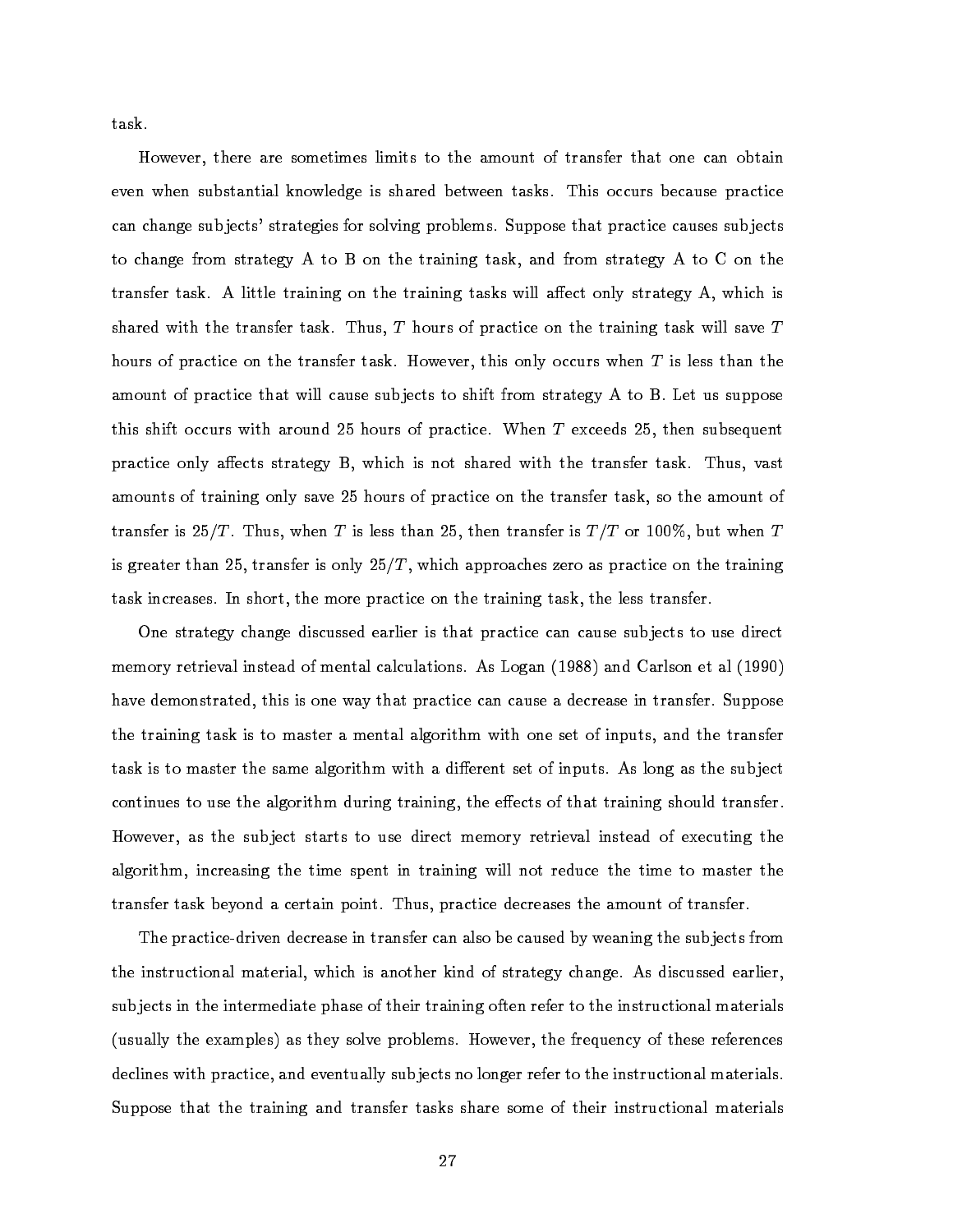$t_{\rm{max}}$  the examples  $t_{\rm{max}}$  and the contractice on the training task familiarizes substitution with the shared instructional materials-dimensional collection them time in learning the transfer tasks However- with increasing practice on the training task- sub jects gain no further benet on the transfer this - cause, holds-practice causes interesting the cause of the cause of the control in a variety of cognitive skills Singley at Indianal Sites, Indianal It Singley Sites, I Anderson and his colleagues call this phenomena the use specificity of transfer and consider it prime evidence for the distinction between declarative and procedural knowledge

, species the training task is actually a part of the transfer task-part of the the transfer addition is a part of mental multiplication Intuitively, it seems that transfer showld be highregardless of whether the training task is practiced for minutes or days However- this does not seem to be the case For relatively small amounts of practice- the amount of overlap between tasks accurately predicts the amount of transfer Bovair- Kieras Polson singley when the training task is the training task is provided for the training task is the training of the t trials- only a few trials of practice on the transfer task are saved- even though the training task is arguably a part of the transfer task Frensch Geary- Needless to say- more research is required on this important point- because whole educational systems are founded on the premise that training on basic skills facilitates learning practical skills that employ the basic skills as subprocedures. Frensch & Geary's result suggests that training basic skills past a certain point is wasteful

In short- a great deal of practice on one task the training task will help sub jects perform that task- but it usually only saves them moderate amounts of time in learning a second task the transfer task In fact- the head start that they get on learning the second task after a great deal of practice on the first task is about the same as the head start they would get if they only practiced the first task a moderate amount. The degree of transfer observed- and how it varies with practice on the rst task- depends on exactly what is shared between the tasks and on when practice causes changes in problem solving strategies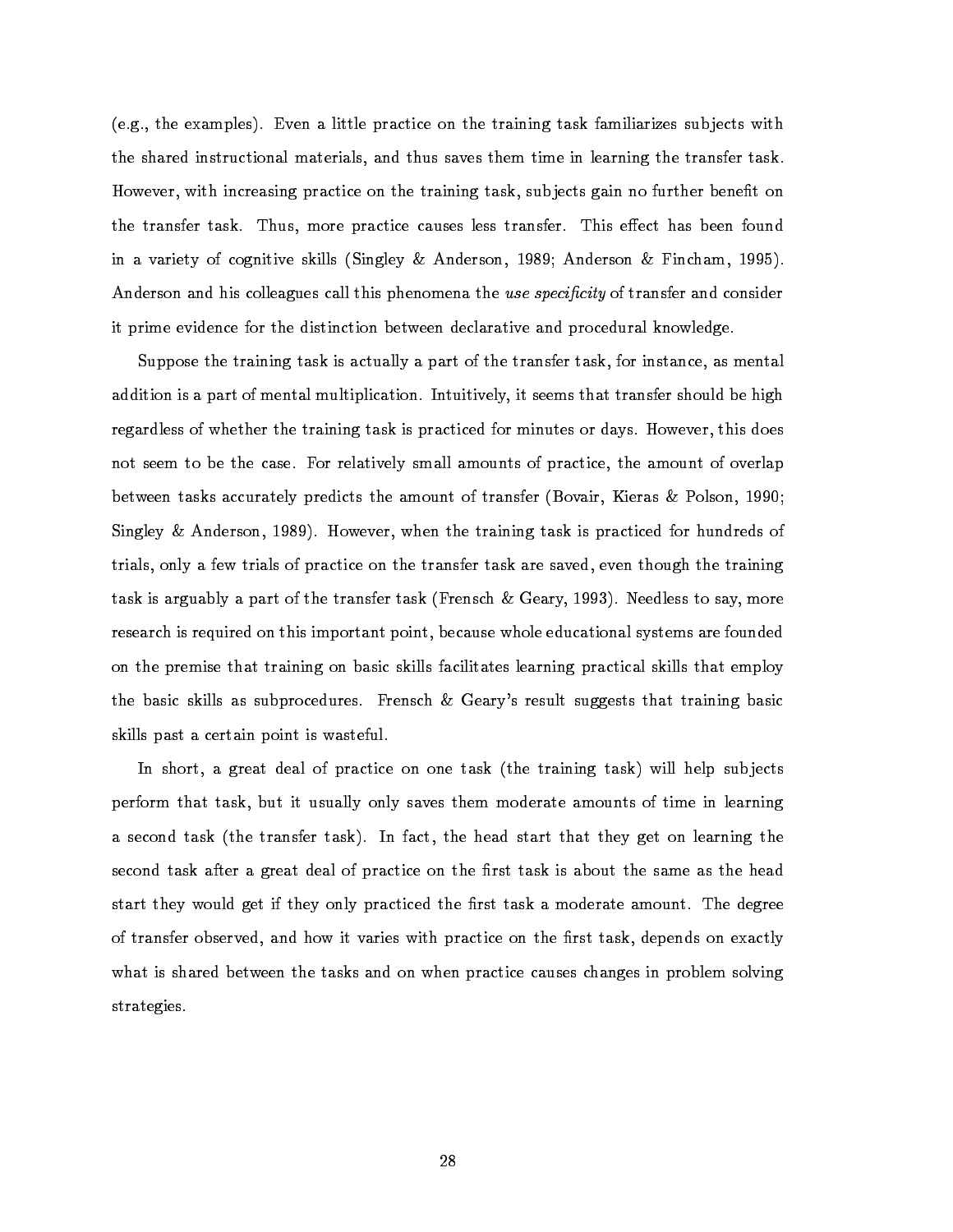#### $4.4$ Negative transfer

Negative transfer occurs when the training task interferes with learning the transfer task and so instance-compared one text editors in the interference of the second second second second second to in with learning a similar text editor that has different commands.

The amount of transfer seems to be inversely proportional to the amount of practice on the transfer task. Using text editors designed to interfere with each other's learning, showed that negative transfer occurs mostly during the early during the early during the early of the early during the early of the early of the early during the early of the early during the early of the early during the stage of learning the transfer task If the learner learns the transfer task by receiving immediate feedback whenever they do something wrong including habits carried over from the training theory these they rapidly atquire the correct responses On the correct model uncorrected responses eggs that and not incorrected incorporate and not incorrected persist and can cause negative transfer even in the later stages of learning the transfer task

As discussed in the preceding section-beam of the case that one gets the same time time time time time time time savings in learning the transfer task regardless of the amount of practice on the training task beyond a certain minimum It would be interesting to see if this were true of negative transfer as well That is- would moderate amounts of training delay the learning of the transfer task as much as vast amounts of training To put it colloquially- is negative transfer due to bad ideas- bad habits or both

# The frontiers of cognitive skill acquisition research

Historically- cognitive skill acquisition research started with simple knowledge lean puzzle tasks- moved on to problems such as the one of Table that can be solved with a single principle from a knowledge rich task domain-sized and most recently has focused on chapter through slices of a knowledge-rich task domain. The next step in this progression is to study the acquisition of even larger pieces of knowledge- such as a whole semesters worth of physics or programming. Some early work along these lines has been done where students learned from a tuttoring system egg sustemation at use studies have examined accurations and use and the studies of the studies of the studies of the studies of the studies of the studies of the studies of the studies of the studies of of only the procedural aspects of the skill. The next step would be to examine how concepts, mental models and factual knowledge evolve together with the more procedural aspects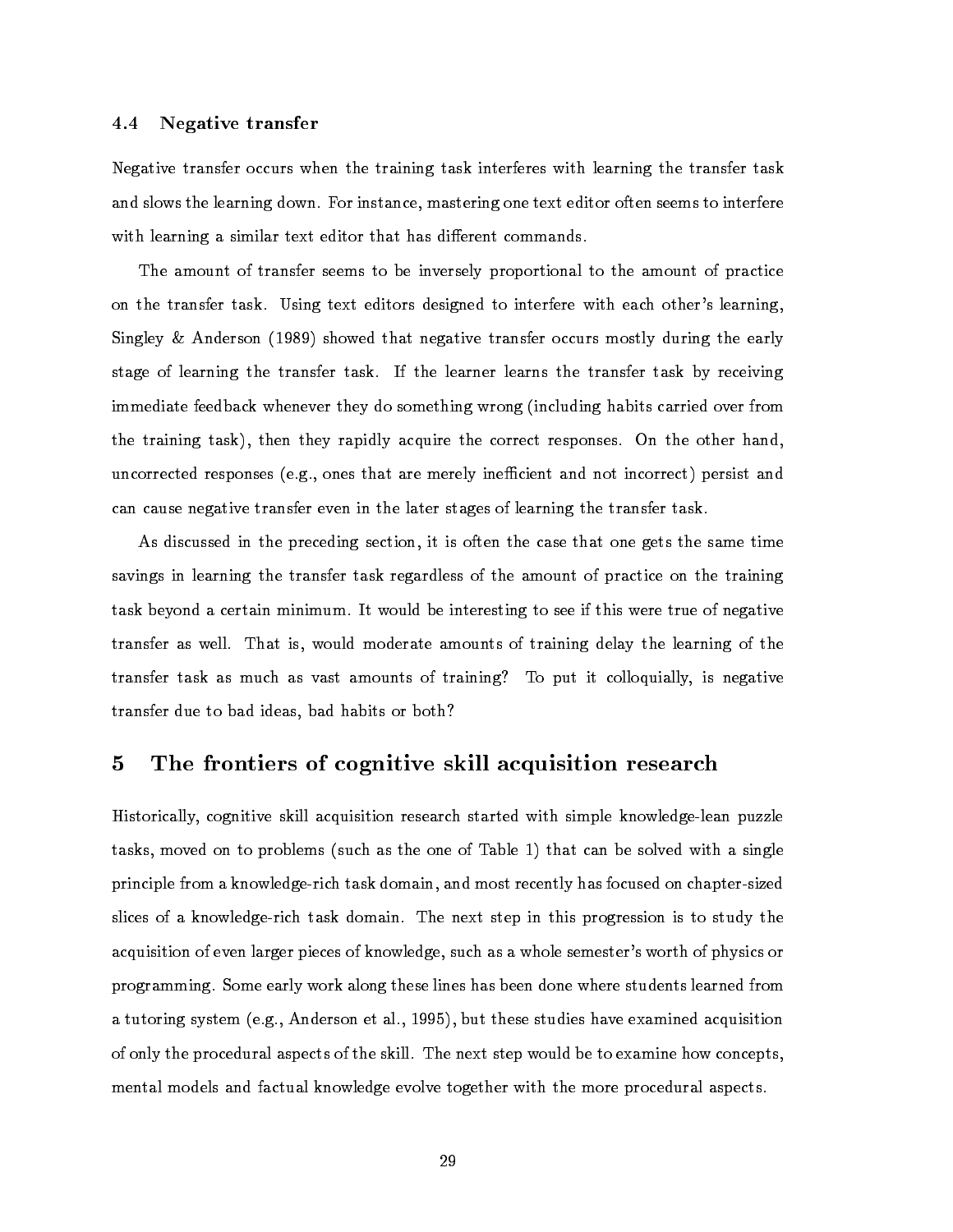as done in this review-processing the inglesearch processing the intermediate phases  $\sim$ of skill acquisition can be conveniently divided into research on the acquisition of a single principle- and research on the acquisition of collections of principles and other knowledge The single-principle research seems to have answered many of the initial questions concerning cernical mapping and generalization The remaining areas of uncertainty lie with application It is likely that the students use the same diverse set of methods for applying principles as they use for drawing and they use for drawing and they are the complex written examples van Lehn-

Learning from examples has been the focus of research on the intermediate phase of acquisition for complexity complexe pieces pieces in most studies and all anticle and most most in focused only on passive forms of instruction- where the student studies written material with no help from a teacher-from a teacher-from a teacher-from a teacher-from the next step would be to no out students learn from more interactive forms of instruction For instance- when students receive feedback-player planeties it seems poor learners merely change that merely change the seems of thinking about why they got it wrong-to-denote it wrong-to-denote it was good learners would try to normalize the flaw in their knowledge that caused the error.

The final phase of skill acquisition has become a battleground for some of the major theoretical questions of the day The controversy between instance based eg- Logan- - procedural declarative Anderson- and other theories of memory have been mentioned already The debate over implicit learning egypt berry in the distribution of the complete order bears most strongly on the final phase.

The first responsibility of research on cognitive skill acquisition ought to be to account for  $\mathbf r$  is done so yet Ericsson experiments and novices Surprisingly-so yet Ericsson experiments and  $\mathbf r$  Lehmann this volume argue that in many task domains- experts can mentally plan solutions to problems that novices can only solve concretely For instance- Koedinger Anderson found that expert geometers plan solutions to geometry proof problems using abstract- diagramatic schemas Even though a proof would consist of dozens of linesthe plan might have only one or two schema applications The experts are able to do such planning in working memory Novices- on the other hand- build proofs a line at a timewriting down conclusions as they go. The ability to rapidly plan solutions seems to develop rather quickly carls in a strong et al-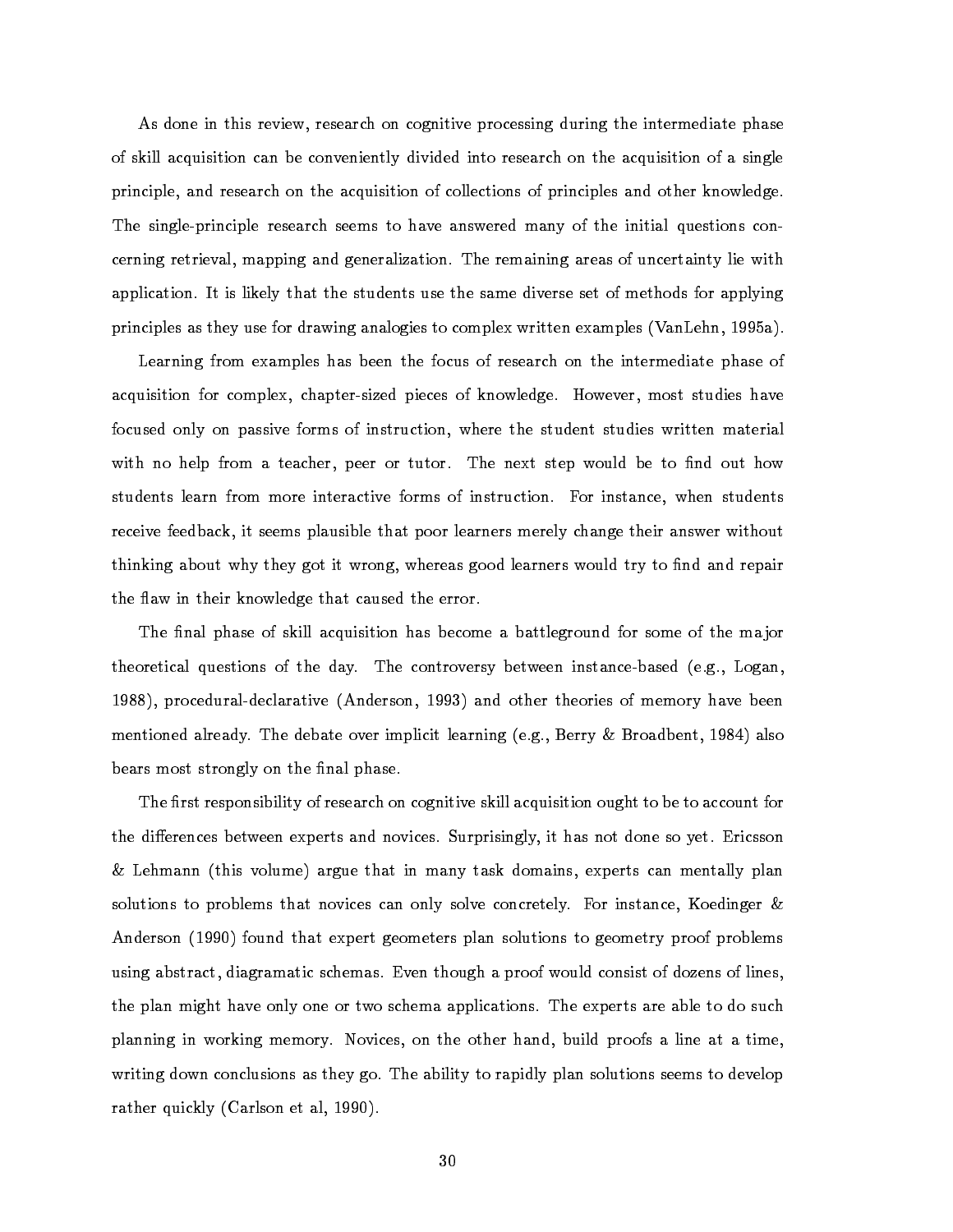as as forming to the statistic point of state in the state of states and including the state in  $\pi$ account for the account for the acquisition of domains the state planning the exist. ing models have concentrated on explaining the power law of practice and the increasing specificity of transfer. These results call for mechanisms that convert knowledge into ever more specic forms In contrast- the development of planning skill calls for converting knowledge into more abstract forms. Artificial Intelligence has produced may computationally sufficient mechanisms for abstraction. What our science needs is empirical work that discriminates among the many possible ways that planning could develop For instance- are novices held back by a lack of knowledge of planning schemas- or do they know the schemas but cannot apply them mentally due to working memory limitations

### 6 Acknowledgements

The preparation of this chapter was supported by the Cognitive Sciences Division of the , where the contraction and the grant is the complete the complete the complete the complete the complete the complete the complete the complete the complete the complete the complete the complete the complete the complete ments of Micki Chi and Patricia Albacete

## References

- Anderson- J The Architecture of Cognition Harvard University Press- Cambridge-MA.
- anders of the Mind Lawrence Erlbaum Associates- Associates- Associates, and the Mind Lawrence Associates and
- , and corporate the Lisa and Corporate and Corporate the Lisa and the Lisa and the Lisa and the Lisa and Lisa tutor Cognitive Science- #
- and the corporation of the company and performed the contract of the corporation of  $\alpha$ tutors Lessons learned The Journal of the Learning Sciences-  #
- and finch and finch and fincham-  $\alpha$  and  $\beta$  and  $\beta$  and  $\beta$  and  $\alpha$  are axamples from examples from examples from examples from examples from examples from examples from examples from examples from examples from exam , and the comparation of the compact  $\alpha$  is the company of the compact of  $\alpha$  and  $\alpha$  and  $\alpha$  and  $\alpha$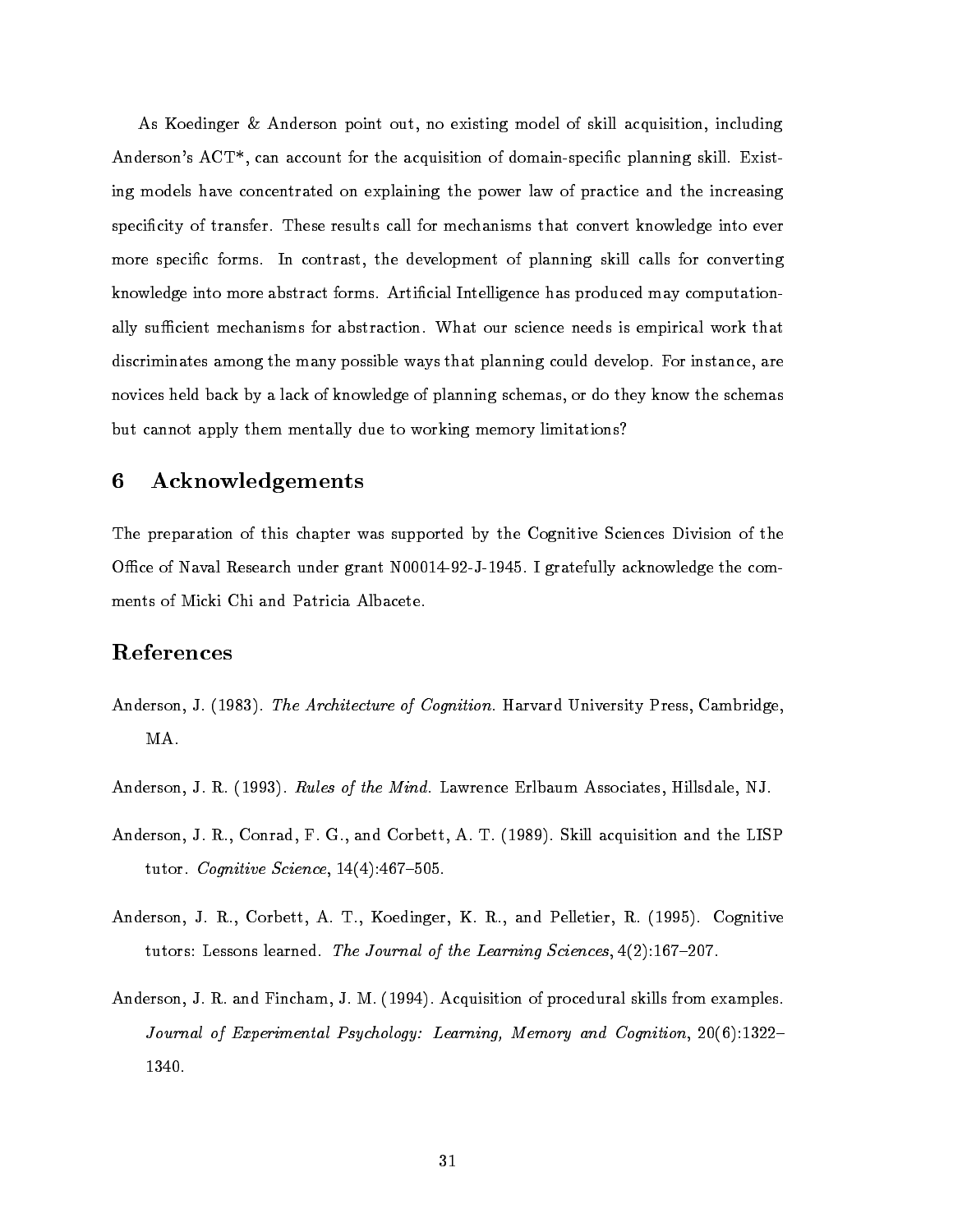- a bernardo-problema problema information and the development of problems and the development of problems and type schemata Journal of Experimental Psychology Learning- Memory and Cognition- $20(2):379-395.$
- Berry- E C and Broadbent- D E On the relationship between task performance and associated verbalizable knowledge. The Quarterly Journal of Experimental Psychology,
- and a later and brown-brown-brown-brown-brown-brown-brown-brown-brown-brown-brown-brown-brown-brown-brown-brow<br>And a later and a later and a later and a later and a later and a later and a later and a later and a later an self-regulation strategies: Investigating the effects of knowledge acquisition activities on problem colonique technical report, conversity of California at California at Berkeley Report CSM In press- Cognition and Instruction
- Bielaczyc- K and Recker- M Learning to learn The implications of strategy instruction in computer programming In Birnbaum- L- editor- The International , and the Learning Sciences- and the Learning for the Least the Advancement for the Advancement of the Advancement of the Advancement of the Advancement of the Advancement of the Advancement of the Advancement of the Advan for Computing in Education- Charlottesville- VA
- S-And Polson-Resources and Polson-Resources and performance of the actual performance of the actual performance of text contemp files in the computer is analysis HumanComputer Interaction-Interaction-Interaction-Interaction-I 48.
- Bransford- J D- Franks- J J- Vye- N J- and Sherwood- R D New approaches to instruction Because wisdom cant be told In Vosniadou- S and Ortony- A- editorssimilarity and analogical reasoning-pages #1.0 or 1.0 cambridge University Press, Press-York
- A and Kaner children can learn to transfer the children can learning to discuss the canonical company of the and learning from example Cognitive Psychology- #
- , and the school of and school and school and schedulers in the school and school of and school and a problem-solving skill: Levels of organization and use of working memory. Journal of  $\mathbf{F}$  and  $\mathbf{F}$  and  $\mathbf{F}$  and  $\mathbf{F}$  and  $\mathbf{F}$  are the sympathy  $\mathbf{F}$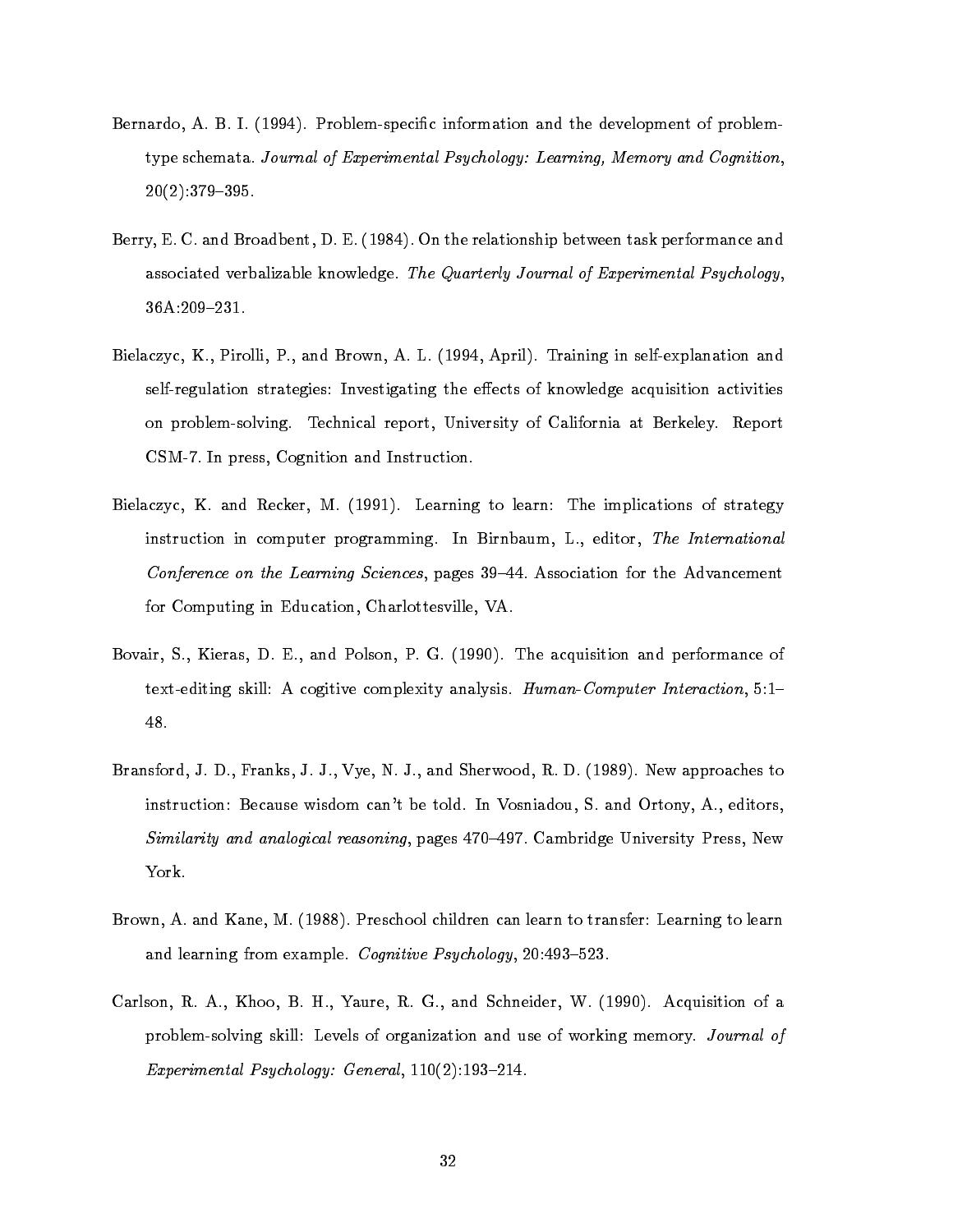- carlson-care communication in learning in learning consistency in learning in learning in learning in learning in learning in learning in learning in learning in learning in learning in learning in learning in learning in procedural sequences Journal of Experimental Psychology Learning- Memory and  $\blacksquare$  . The contract of the contract of the contract of the contract of the contract of the contract of the contract of the contract of the contract of the contract of the contract of the contract of the contract of the
- Carroll- W M Using worked examples as an instructional support in the algebra classroom Journal of Education Journal Psychology-Psychology-Psychology-Psychology-Psychology-Psychology-Psychology-
- Catrambone- R a The eects of labels in examples on problem solving transfer In Ram- A and Eiselt- K- editors- Proceedings of the Sixteenth Annual Conference of the , and the Society-Society-Associates-Associates-Associates-Associates-Associates-
- , a consequently examples to improving the improvement of the problems and the problems of the second contract of er a more e equiperint, explorer e est
- , and holy contextual limitations of the contextual limitation contextual limitations on problems and solving transfer Journal of Experimental Psychology Learning- Memory and Cogni tion- #
- Catrambone- R and Holyoak- K Learning subgoals and methods for solving prob ability problems Memory and Cognition-Cognition-Cognition-Cognition-Cognition-Cognition-Cognition-Cognition-Co
- Catrambone- R and Holyoak- K J Transfer in problem solving as a function of the procedural variety of training examples In Proceedings of the th Annual Conference of the Cognitive Science Society Lawrence Erlbaum Associates- Hillsdale- NJ
- e-mann-de-mann-de-mann-de-mann-de-mann-de-mann-de-mann-de-mann-de-mann-de-mann-de-mann-de-mann-de-mann-de-mann-How students study and use examples in learning to solve problems. Cognitive Science.
- Chi- M- de Leeuw- N- Chiu- M H- and LaVancher- C Eliciting self explanations improves understanding Cognitive Science- #
- , which is a more content of physics self-explanations the physical originations that is a more than  $\mathbf{r}_1$ the Learning Sciences-Sciences-Sciences-Sciences-Sciences-Sciences-Sciences-Sciences-Sciences-Sciences-Science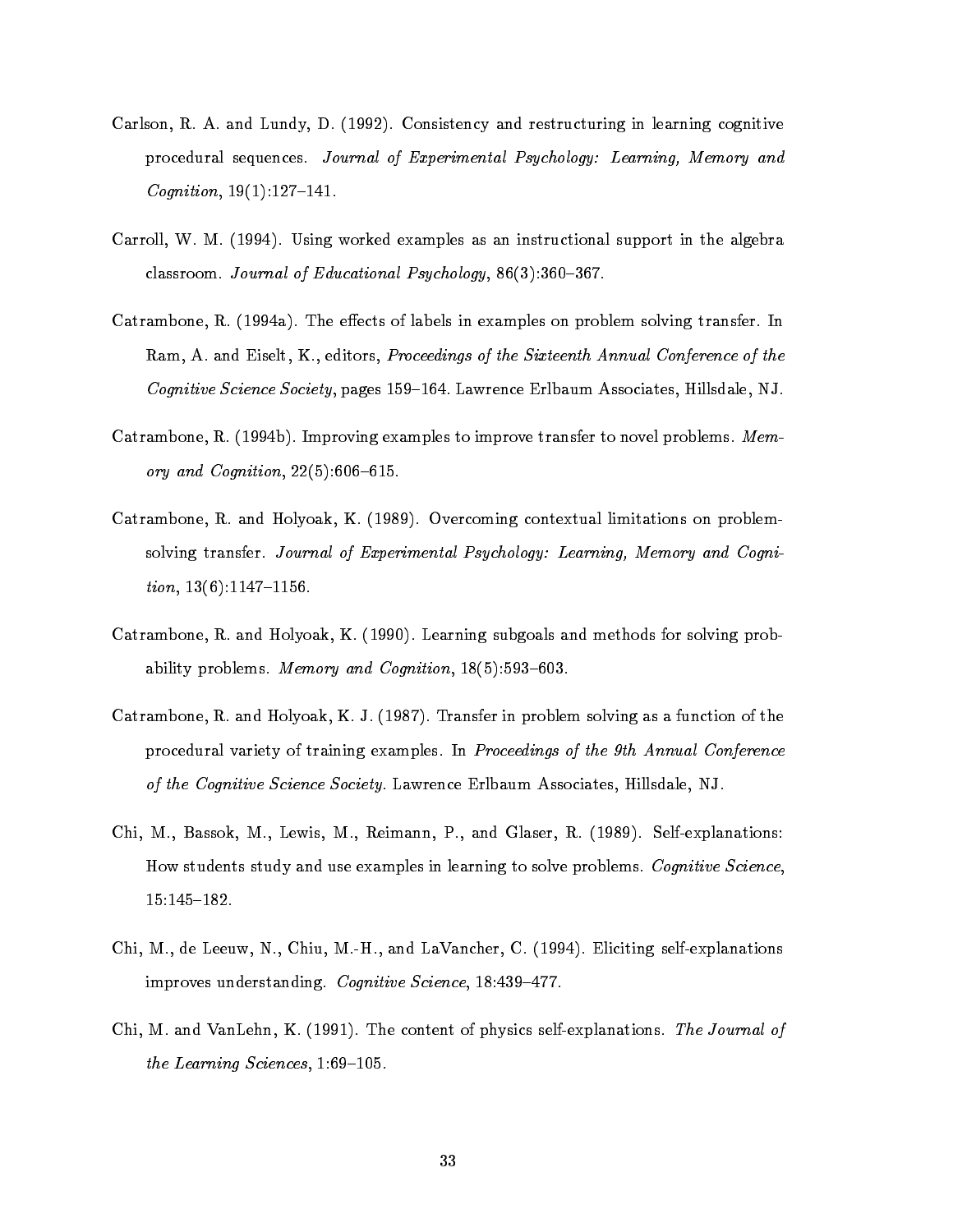- Cooper- G and Sweller- J Eects of schema acquisition and rule automation on mathematical problems of Education Journal of Education Company of Psychology- Psychology-362.
- , and one can be a the correct model in the correct of the correct model in the correct of the correct of the c ACT programming tutor In Nichols- P D- Chipman- S F- and Brennan- R L- ed itors- Cognitively Diagnostic Assessment- pages # Lawrence Erlbaum Associates-Hillsdale- NJ
- Cummins- D D  Role of analogical reasoning in the induction of problem categories Journal of Experimental Psychology Learning- Memory and Cognition- #
- duncan-bulletin-bulletin-bulletin-bulletin-bulletin-bulletin-bulletin-bulletin-bulletin-bulletin-bulletin-bull  $56(6):397-429.$
- Ericsson- K A and Lehmann- A C Expert and exceptional performance Evidence of maximal adaptation to task constraints This volume
- Faries- J and Reiser- B Access and use of previous solutions in a problem solving situation In Patel- V and Groen- G- editors- Proceedings of the Tenth Annual Con ference of the Cognitive Science Society- pages # Lawrence Erlbaum Associates-Hillsdale- NJ
- Ferguson Hessler- M and de Jong- T Studying physics texts Dierences in study processes between good and poor solvers Cognition and Instruction- #
- Frensch- P and Geary- D C Eects of practice on component processes in com periodic mental addition and Journal of Experimental Psychology Learning- Memory and Memory Learning- $\blacksquare$  . The contract of the contract of the contract of the contract of the contract of the contract of the contract of the contract of the contract of the contract of the contract of the contract of the contract of the
- Gick- M and Holyoak- K Analogical problem solving Cognitive Psychology- # 355.
- Gives and Holyoak, and the Mandale transfer compared transfer Communities and analogical transfer Communities Psychology and the system of the system of the system of the system of the system of the system of the system of the system of the system of the system of the system of the system of the system of the system of the system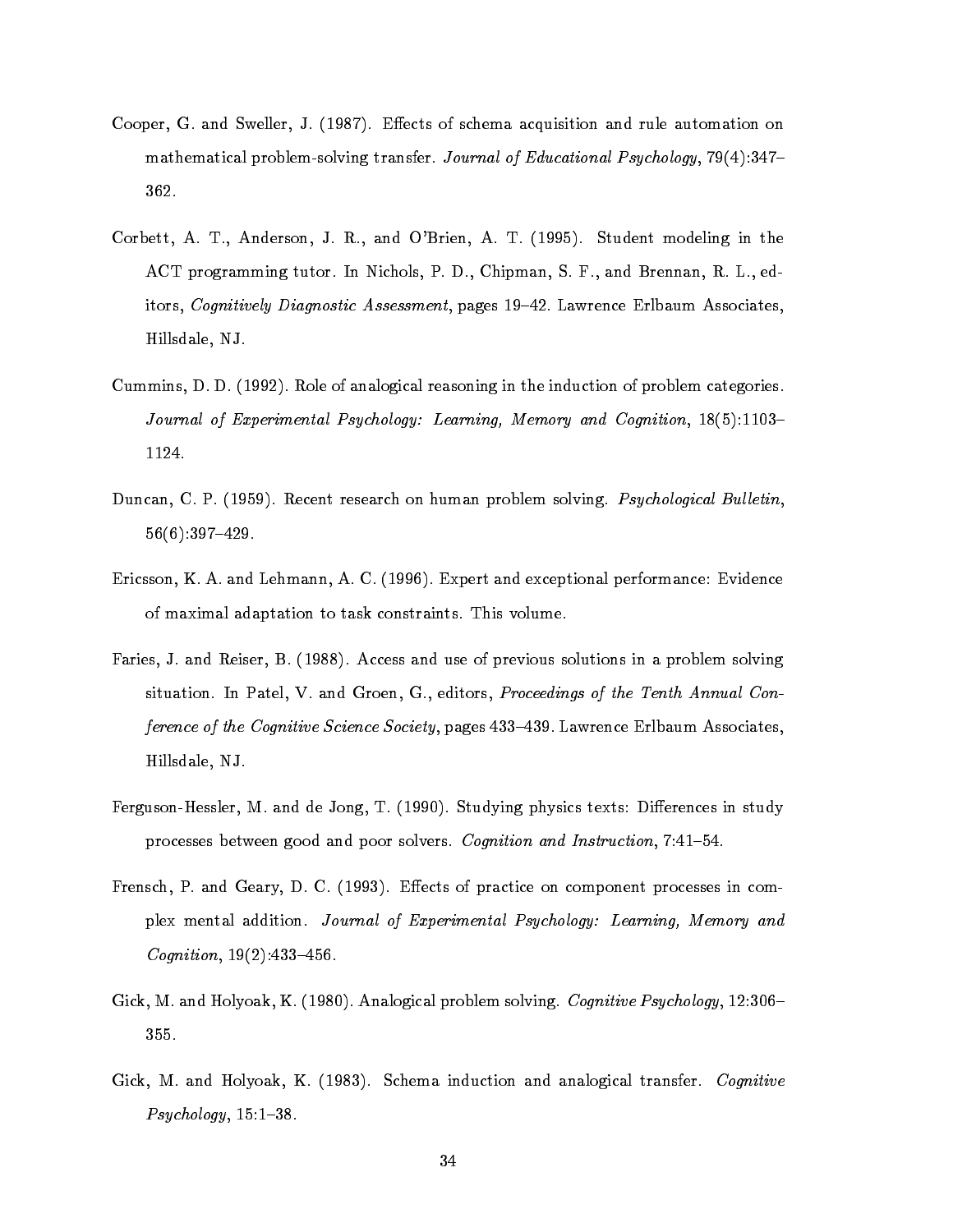- Glasser R and Bassock, Service and the study of instruction and the study of instruction and the study of Review of Psychology- #
- a far a f and L E Bourne- In the Memory of Line and Memory and Skiller and Skiller and Skiller and Skiller and Durability and Speci city Sage Publications- Thousand Oaks- CA
- in and the structure and structure and the structure and structure in an analogical transfer and the structure Memory and Cognition- #
- Jones- R M and VanLehn- K Acquisition of childrens addition strategies A model of impact in the contract learning-term and the contract learning-term and the contract learning-term and the c
- Kanhey- H Problem Solving Current issues Second edition Open University Press- Buckingham
- Karmilo Smith- A and Inhelder- B If you want to get ahead- get a theory Cognition- #
- Koedinger- K and Anderson- J R Abstract planning and perceptual chunks  $\mathbf{E}$  is a contract of experimental contract of experimental contract of experimental contract of experimental contract of  $\mathbf{E}$
- Kuhn- D and Phelps- E  The development of problem solving strategies Advances in Child Development and Behavior- #
- LeFevre- J and Dixon- P Do written instructions need examples Cognition and Instruction- #
- community and how to learn why and the community and how to allow the procedures of the community of  $\mathbb{R}^n$ Cognitive Science-  #
- Lewis- M W and Anderson- J R Discrimination of operator schemata in problem solving learning from examples controlled the communities of the controlled particles of the controlled particles of the controlled particles of the controlled particles of the controlled particles of the controlled partic
- Logan- G D Toward an instance theory of automatization Psychological Review- $95(4):492 - 527.$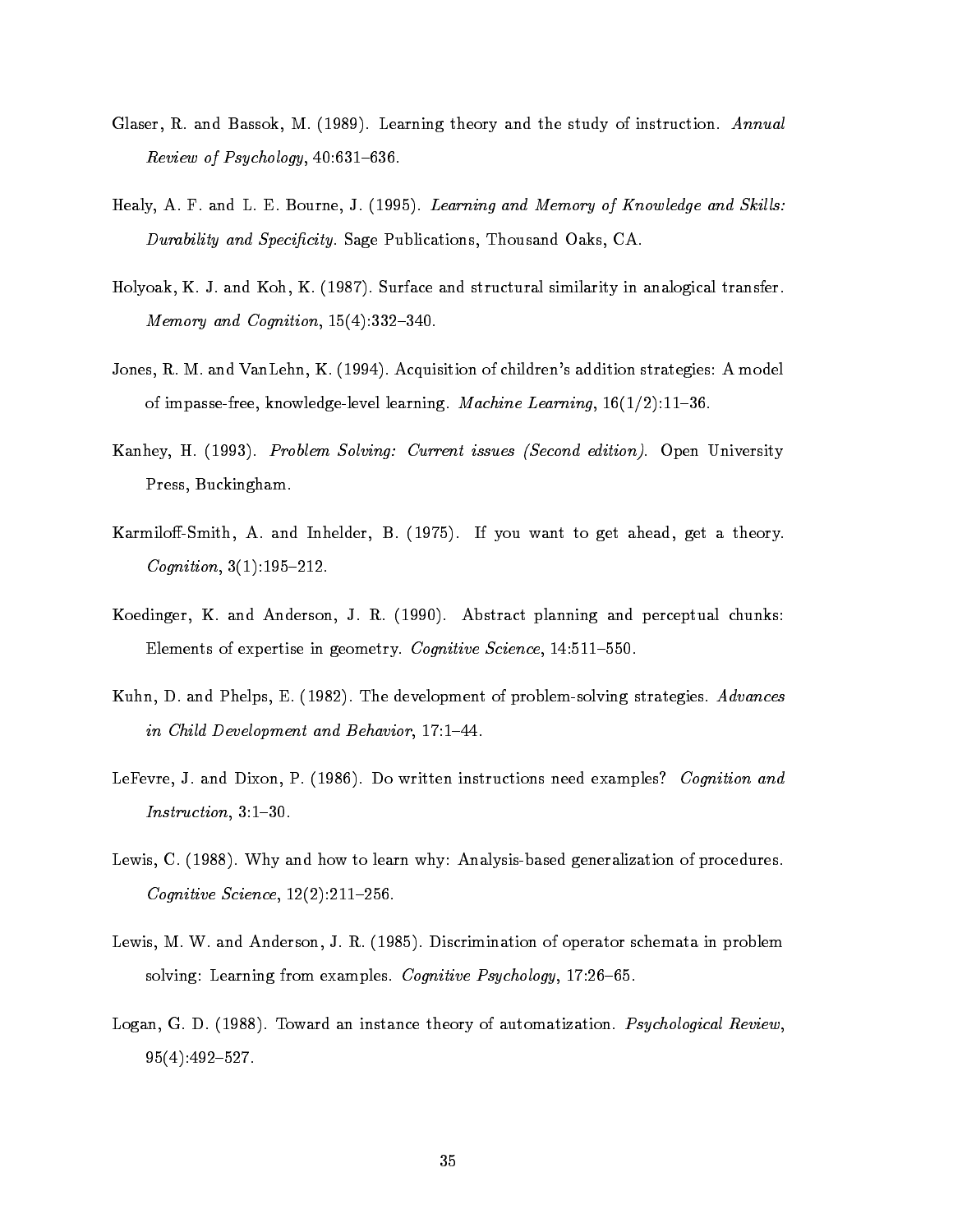- arrest compared the common state of the benefit of the benefit of the benefit  $\alpha$  general  $\alpha$ erating and receiving information. In Proceedings of the Fourteenth Annual Conference of the Cognitive Science Society Lawrence Erlbaum Associates- Hillsdale- NJ
- Mark- M A and Greer- J E The vcr tutor Eective instruction for device operation  $\mathcal{A}$  . The Journal of the Journal of the Learning Sciences-Learning Sciences-Learning Sciences-Learning Sciences-
- active feedback feedback content for the form of the state state state of the state of the state of the state o Computer Interaction- #
- Newell- A Uni ed Theories of Cognition Harvard University Press- Cambridge-MA.
- Newell- A and Rosenbloom- P Mechanisms of skill acquisition and the law of practice In Anderson- J- editor- Cognitive Skil ls and Their Acquisition- pages # Lawrence Erlbaum Associates- Hillsdale- NJ
- Newell- A and Simon- H A- editors  Human Problem Solving Prentrice Hall- Inc-Englewood Clis- NJ
- Norman- D A Categorization of action slips Psychological Review- #
- Novick- L Analogical transfer- problem similarity and expertise Journal of Exper imental Psychology Learning- Memory and Cognition- #
- Novick- L and Holyoak- K Mathematical problem solving by analogy Journal of Experimental Psychology Learning- Memory and Cognition- #
- Pirolli- P Eects of examples and their explanations in a lesson on recursion A production system analysis Cognition and Instruction-Cognition-Cognition-
- Pirolli- P and Anderson- J The role of learning from examples in the acquisition of recursive programming skills Canadian Journal of Psychology- #
- , and Bielaczyc-Americal and transfer in the self-explanation and transfer in the self-explanation and transfer learning to program. In Proceedings of the Eleventh Annual Conference of the Cognitive Science Society- pages 
#
- Hillsdale- NJ Lawrence Erlbaum Associates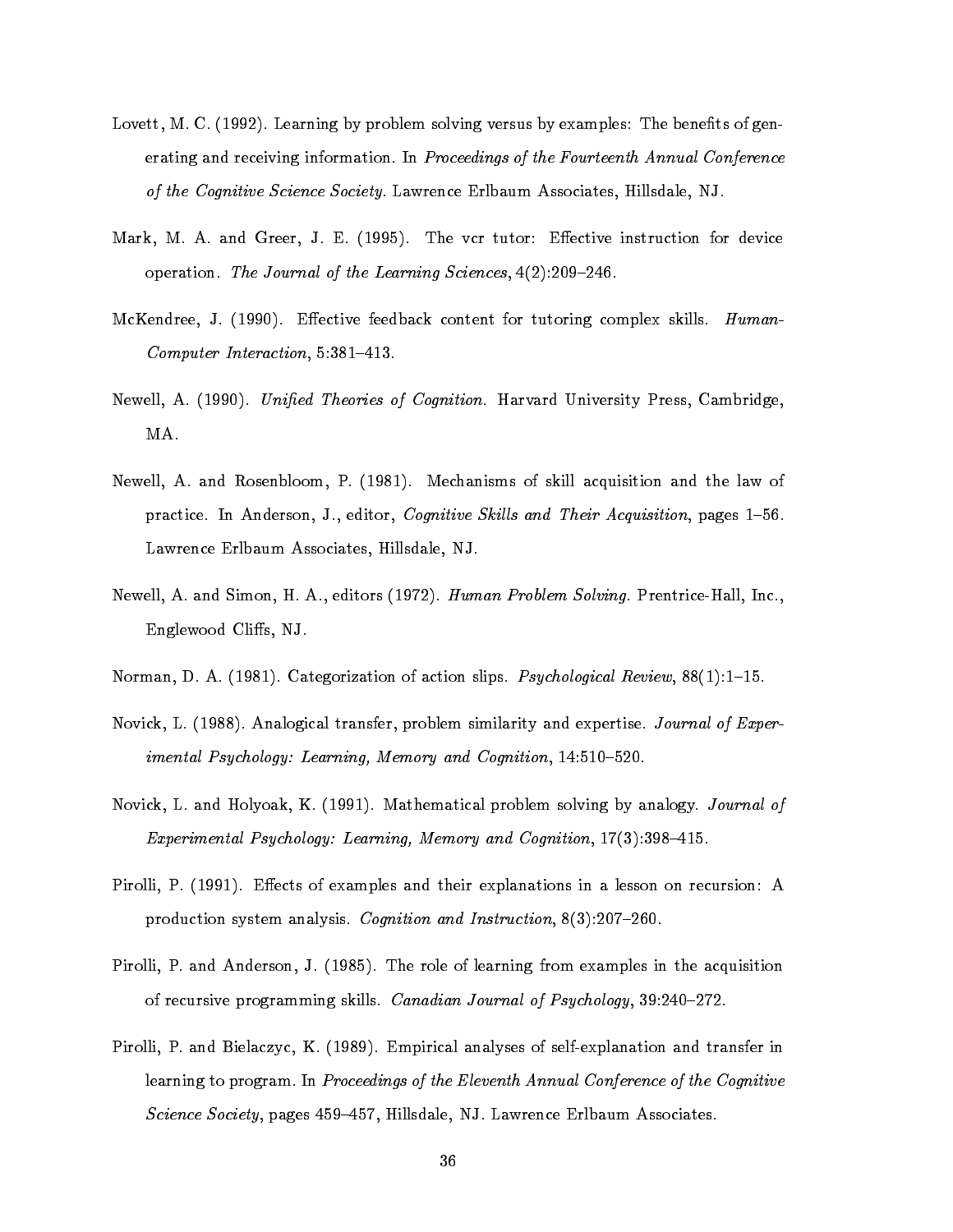- Pirolli- P and Recker- M Learning strategies and transfer in the domain of pro gramming Cognition and Instruction- 
#
- Pressley- M- Wood- E- Woloshyn- V- Martin- V- King- A- and Menke- D  Encour aging mindful use of prior knowledge: Attempting to construct explanatory answers facilitates learning Educational Psychologist-  #
- Psotka- J- Massey- L D- and Mutter- S A Intel ligent tutoring systems Lessons learned Lawrence Erlbaum Associates- Hillsdale- NJ
- Recker- M M and Pirolli- P Modeling individual dierences in students learning strategies – the Journal of the Learning Sciences-Agept – the
- Reed- S K- Dempster- A- and Ettinger- M Usefulness of analogous solutions for solving algebra word problems. Journal of Experimental Psychology: Learning, Memory and Cognition- #
- Reed- S K- Willis- D- and Guarino- J Selecting examples for solving word prob lems Journal of Educational Psychology- #
- Ross- B Remindings and their eects in learning a cognitive skill Cognitive Psy chology and the chology of the chology of the chology of the chology of the chology of the chology of the chology of the chology of the chology of the chology of the chology of the chology of the chology of the chology of
- ross-comments is like that The Use of earlier problems and the separation of similarity of similarity of similar  $\mathcal{S}$ eects Journal of Experimental Psychology Learning- Memory and Cognition- # 639.
- Ross- B Distinguishing types of supercial similarities Dierent eects on the access and use of earlier problems. Journal of Experimental Psychology: Learning, Memory and Cognition- #
- ross- en and the use of earlier the use of earlier examples in problem and the use of earlier examples in proble lem solving Journal of Experimental Psychology Learning- Memory and Cognition-#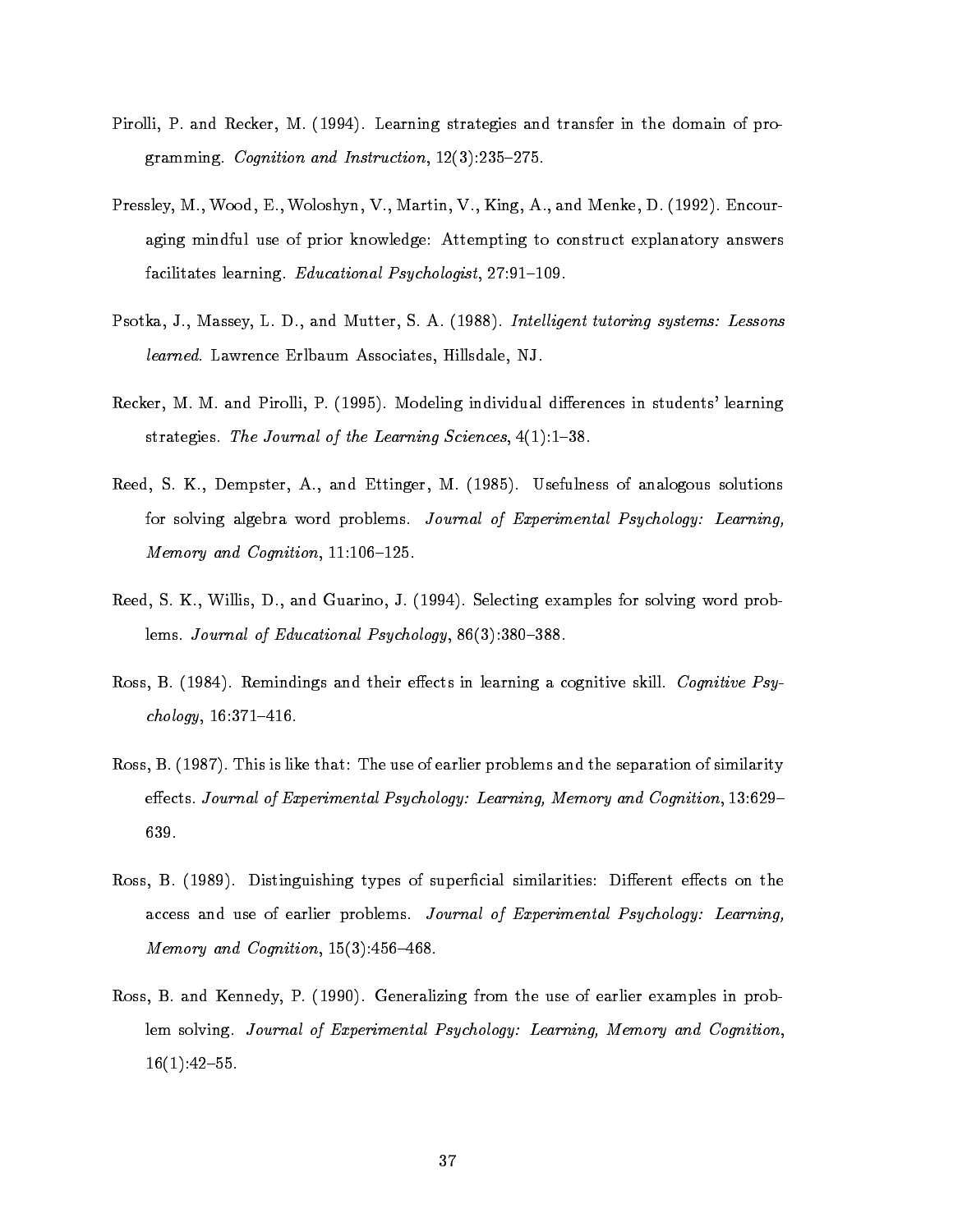- siegies, wo c'hom vermanet wet how of twee territorie were arren discover warren were diel erlands associates and the second state of the second state of the second state of the second state of the second state of the second state of the second state of the second state of the second state of the second state of
- singley, we and the transfer of the transfer of cognitive skilled the transfer of  $\sim$ Press- Cambridge- MA
- Sleeman- D- Kelley- A E- Martinak- R- Ward- R D- and Moore- J L Studies of diagnosis and remediation with high school algebra students. Cognitive Science.
- Sweller- J and Cooper- G The use of worked examples as a substitute for problem solving in learning algebra  $\mathcal{L}$  . The instruction and Instruction-Instruction-Instruction-Instruction-Instruction-Instruction-Instruction-Instruction-Instruction-Instruction-Instruction-Instruction-Instruction-Instru
- VanLehn- K Problem solving and cognitive skill acquisition In Posner- M- editor-Foundations of Cognitive Science- pages 
#
 MIT Press- Cambridge- MA
- VanLehn- K Rule acquisition events in the discovery of problem solving strategies Cognitive Science- #
- VanLehn- K a Analogy events How examples are used during problem solving Submitted for publication
- $\mathcal{E}$  and the book The example in the example  $\mathcal{E}$  in the example  $\mathcal{E}$  and  $\mathcal{E}$ learning. Submitted for publication.
- VanLehn- K c Rule learning events in the acquisition of a complex skill Submitted for publication
- , was a common contract to the state of the second and the problem are common to one and the state of the state of the state of the state of the state of the state of the state of the state of the state of the state of the patational models of component of models of forming and there are provided and models of  $\mathcal{C}_i$ Complex Learning- pages 
# Kluwer Academic Publishers- Boston- MA
- , which is the self-extracted by learning by learning and the self-extracted by learning and the self-extracted by learning and the self-extracted by learning and the self-extracted by learning and the self-extracted by le rules-schemas or examples Submitted for publications or examples Submitted for publications of publications of
- , was constructed to self and compare the self-control of the self-control of the self-control of the self-control eect The Journal of the Journal of the Journal of the Learning Sciences-Based on the Learning Sciences-Based o